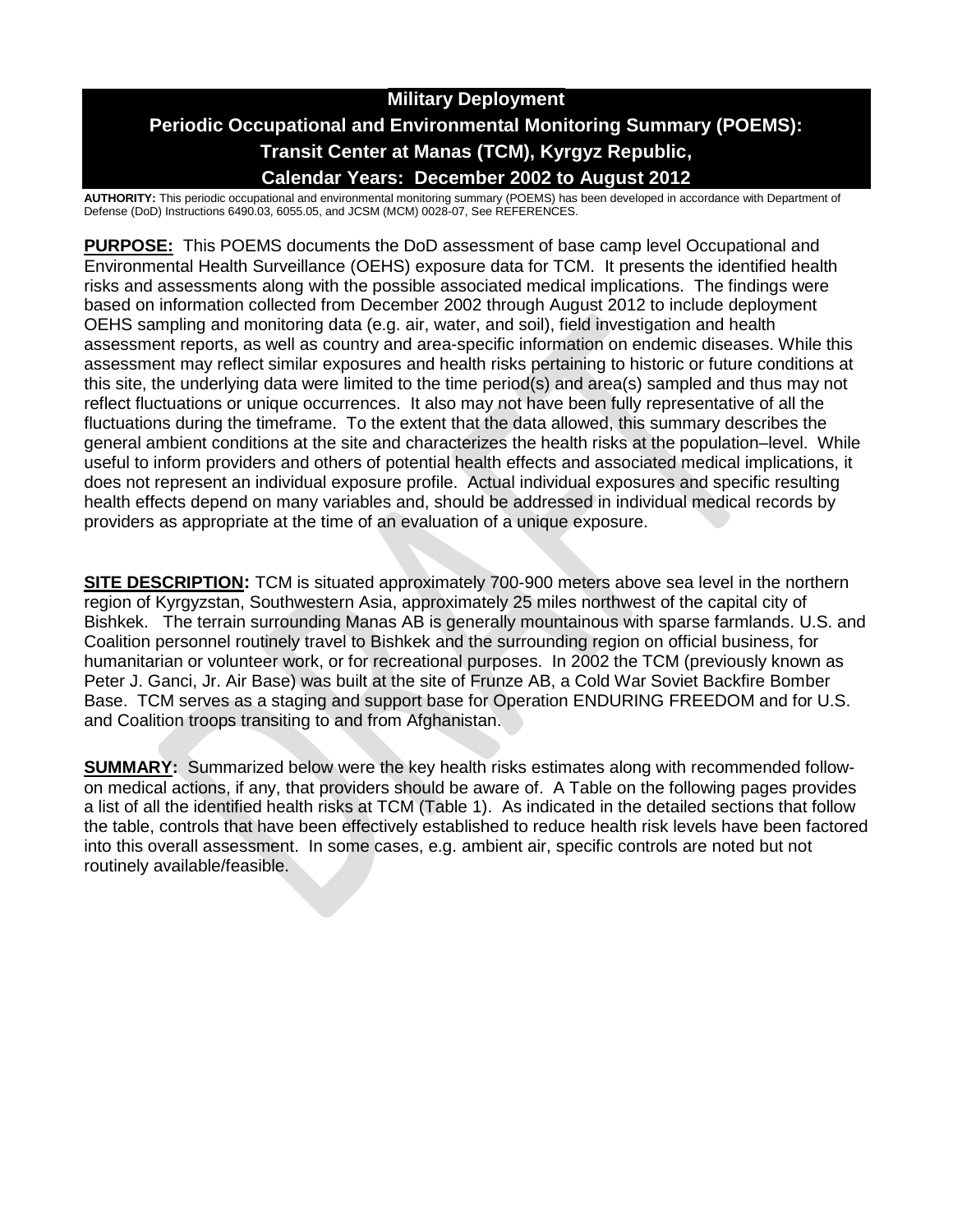## **Short-term health risks & medical implications:**

The following may have caused acute health effects in some personnel during deployment at TCM:

Inhalable coarse particulate matter less than 10 micrometers in diameter  $(PM_{10})$ ; food/waterborne diseases (e.g., bacterial diarrhea, hepatitis A, typhoid fever, brucellosis, diarrhea-cholera, diarrhea-protozoal, hepatitis E); other endemic diseases (malaria, cutaneous/visceral leishmaniasis, Crimean-Congo hemorrhagic fever, sandfly fever, leptospirosis, Tuberculosis (TB), meningoccal meningitis rabies, Q fever); venomous animals/insects; and heat stress. For food/waterborne diseases (e.g., bacterial diarrhea, hepatitis A, typhoid fever, brucellosis, diarrhea-cholera, diarrhea-protozoal, hepatitis E), if ingesting local food and water, the health effects can temporarily incapacitate personnel (diarrhea) or result in prolonged illness (hepatitis A, typhoid fever, brucellosis, hepatitis E). Risks from food/waterborne diseases may have been reduced with preventive medicine controls and mitigation, which includes hepatitis A and typhoid fever vaccinations and only drinking from approved water sources in accordance with standing CENTCOM policy. For other vector-borne endemic diseases (malaria, cutaneous leishmaniasis, Crimean-Congo hemorrhagic fever, sandfly fever, plague,west nile virus, lyme disease, tick-borne rickettsioses, tick-borne encephalitis, sindbis, California group viruses), these diseases may constitute a significant risk due to exposure to biting vectors; risk reduced to low by proper wear of the treated uniform, application of repellent to exposed skin and bed net, and appropriate chemoprophylaxis. For water contact diseases (leptospirosis) activities involving extensive contact with surface water increase risk. For respiratory diseases (Tuberculosis (TB), personnel in close-quarter conditions could have been at risk for person-to-person spread. Animal contact diseases (rabies, Q fever), pose year-round risk. For venomous animals and insects, if encountered, effects of venom varied with species from mild localized swelling (e.g. widow spider) to potentially lethal effects (e.g. Haly's Pit Viper); risks reduced by avoiding contact and proper and timely treatment. For heat stress, risk can be greater for susceptible persons including those older than 45, of low fitness level, unacclimatized, or with underlying medical conditions. Risks from heat stress may have been reduced with preventive medicine controls, work-rest cycles, and mitigation.

Air quality:  $PM_{10}$ , exposures may result in mild to more serious short-term health effects (e.g., eye, nose or throat and lung irritation) in some personnel while at this site. For  $PM_{10}$  certain subgroups of the deployed forces (e.g., those with pre-existing asthma/cardio-pulmonary conditions) are at greatest risk of developing notable health effects.

Although most effects from exposure to particulate matter should have resolved post-deployment, providers should be prepared to consider the relationship between deployment exposures and current complaints. Some individuals may have sought treatment for acute respiratory irritation during their time at TCM. Personnel who reported with symptoms or required treatment while at this site should have exposure/treatment noted in medical record (e.g., electronic medical record and/or on a Standard Form (SF) 600 (Chronological Record of Medical Care).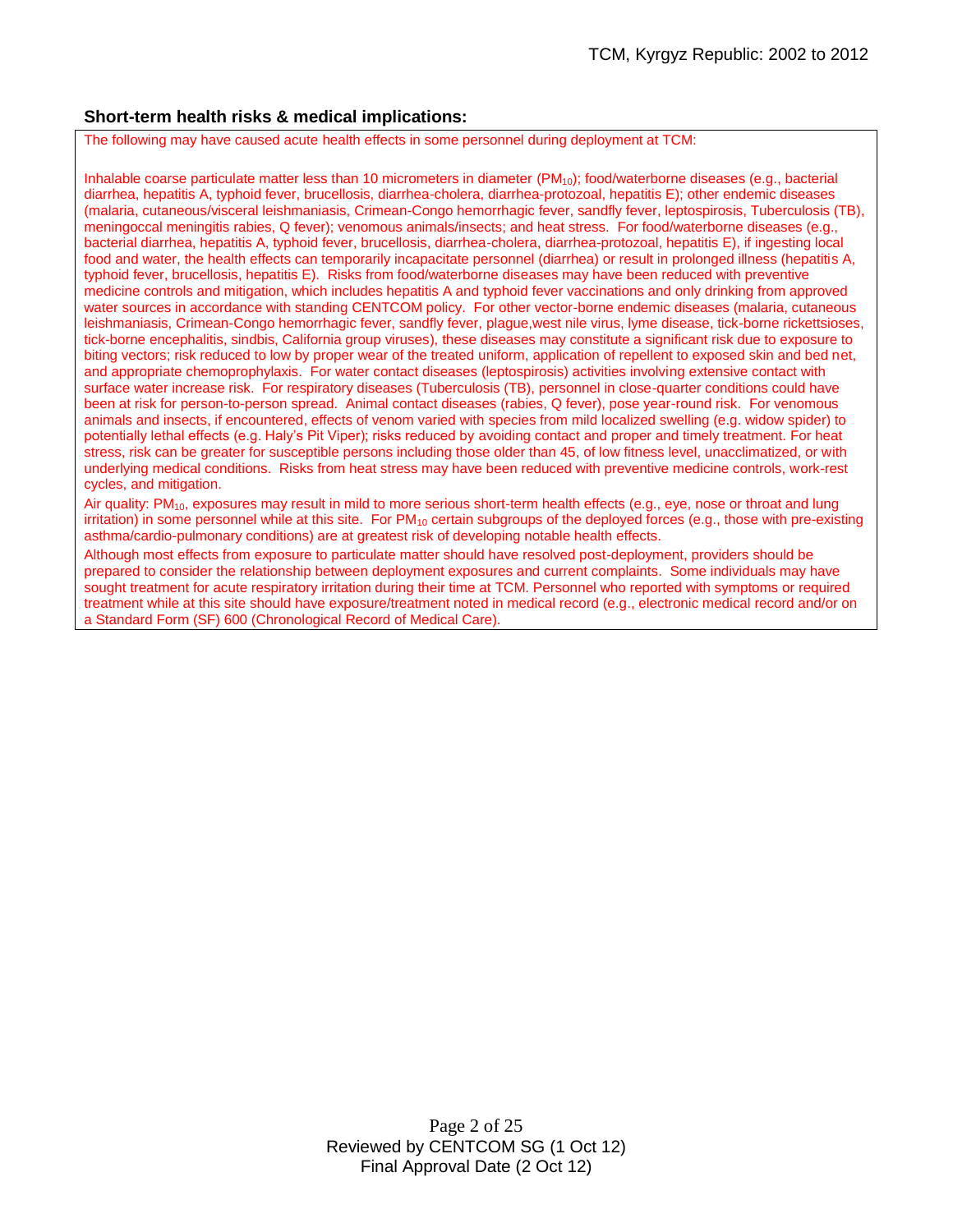# **POEMS Table 1. Population-Based Health Risk Estimates - TCM, Kyrgyz Republic 1, 2**

| Source of<br><b>Identified Health</b><br>Risk <sup>3</sup>       | <b>Unmitigated Health Risk</b><br>Estimate <sup>4</sup>                                                                                                                                                                                                                                                                                                                                                                 | <b>Control Measures</b><br>Implemented                                                                                                                                                          | <b>Residual Health Risk Estimate<sup>4</sup></b>                                                                                                                                                                                                                                |
|------------------------------------------------------------------|-------------------------------------------------------------------------------------------------------------------------------------------------------------------------------------------------------------------------------------------------------------------------------------------------------------------------------------------------------------------------------------------------------------------------|-------------------------------------------------------------------------------------------------------------------------------------------------------------------------------------------------|---------------------------------------------------------------------------------------------------------------------------------------------------------------------------------------------------------------------------------------------------------------------------------|
| <b>AIR</b>                                                       |                                                                                                                                                                                                                                                                                                                                                                                                                         |                                                                                                                                                                                                 |                                                                                                                                                                                                                                                                                 |
| $PM_{10}$                                                        | Short-term: Low, Daily levels<br>varied, acute health effects (e.g.,<br>upper respiratory tract irritation)<br>more pronounced during peak<br>days. More serious effects were<br>possible in susceptible persons<br>(e.g., those with asthma/existing<br>respiratory diseases).                                                                                                                                         |                                                                                                                                                                                                 | Short-term: Low, Daily levels<br>varied, acute health effects (e.g.,<br>upper respiratory tract irritation)<br>more pronounced during peak<br>days. More serious effects were<br>possible in susceptible persons<br>(e.g., those with asthma/existing<br>respiratory diseases). |
|                                                                  | Long-term: No health guidelines                                                                                                                                                                                                                                                                                                                                                                                         |                                                                                                                                                                                                 | Long-term: No health guidelines                                                                                                                                                                                                                                                 |
| <b>Water</b>                                                     |                                                                                                                                                                                                                                                                                                                                                                                                                         |                                                                                                                                                                                                 |                                                                                                                                                                                                                                                                                 |
| Consumed                                                         | Short-term: : None Identified                                                                                                                                                                                                                                                                                                                                                                                           | Potable water used from<br>approved sources                                                                                                                                                     | Short-term: None Identified                                                                                                                                                                                                                                                     |
|                                                                  | Long-term: : None Identified                                                                                                                                                                                                                                                                                                                                                                                            |                                                                                                                                                                                                 | Long-term: None Identified                                                                                                                                                                                                                                                      |
| Water used for<br>other purposes                                 | Short-Term: None Identified                                                                                                                                                                                                                                                                                                                                                                                             | ROWPU treatment of<br>source water                                                                                                                                                              | Short-term: None Identified                                                                                                                                                                                                                                                     |
|                                                                  | Long-Term: Low                                                                                                                                                                                                                                                                                                                                                                                                          |                                                                                                                                                                                                 | Long-term: Low, Some people who<br>drink water containing alpha<br>emitters, such as uranium, in<br>excess of the MCL over many<br>years may have an increased risk<br>of getting cancer.                                                                                       |
| <b>ENDEMIC</b><br><b>DISEASE</b>                                 |                                                                                                                                                                                                                                                                                                                                                                                                                         |                                                                                                                                                                                                 |                                                                                                                                                                                                                                                                                 |
| Food<br>borne/Waterborne<br>(e.g., diarrhea-<br>bacteriological) | Short-term: Variable: High<br>(bacterial diarrhea, Hepatitis A,<br>Typhoid/Paratyphoid fever) to<br>Moderate (Diarrhea-cholera,<br>diarrhea-protozoal, Brucellosis and<br>Hepatitis E). If ingesting local<br>food/water, the health effects could<br>have been temporarily<br>incapacitating to personnel<br>(diarrhea) or resulted in prolonged<br>illness (Hepatitis A, Typhoid fever,<br>Brucellosis, Hepatitis E). | Preventive measures<br>included Hepatitis A and<br>Typhoid fever vaccination<br>and consumption of food<br>and water used only from<br>approved sources and<br>routinely monitored. (MOD<br>11) | Short-term: Low to none                                                                                                                                                                                                                                                         |
|                                                                  | Long-term: none identified                                                                                                                                                                                                                                                                                                                                                                                              |                                                                                                                                                                                                 | Long-term: none identified                                                                                                                                                                                                                                                      |
| Arthropod Vector<br>Borne                                        | Short-term: Moderate (Crimean-<br>Congo hemorrhagic fever), Low<br>(Malaria, leishmaniasis-<br>cutaneous/visceral, sand fly fever,<br>plague, west nile virus, lyme<br>disease, tick-borne rickettsioses,<br>tick-borne encephalitis, sindbis,<br>California group viruses).                                                                                                                                            | Preventive measures<br>included proper wear of the<br>treated uniform and<br>application of repellent to<br>exposed skin and bed net,<br>and appropriate<br>chemoprophylaxis.                   | Short-term: Low                                                                                                                                                                                                                                                                 |
|                                                                  | Long-term: Low (Leishmaniasis-<br>visceral infection)                                                                                                                                                                                                                                                                                                                                                                   |                                                                                                                                                                                                 | Long-term: Low                                                                                                                                                                                                                                                                  |
| Water-Contact<br>(e.g. wading,<br>swimming)                      | Short-term: Moderate<br>(Leptospirosis)                                                                                                                                                                                                                                                                                                                                                                                 | USAF employees typically<br>do not come into contact<br>with untreated open water                                                                                                               | Short-term: Low to none                                                                                                                                                                                                                                                         |
|                                                                  | Long-term: None identified                                                                                                                                                                                                                                                                                                                                                                                              |                                                                                                                                                                                                 | Long-term: None identified                                                                                                                                                                                                                                                      |
| Respiratory                                                      | Short-term: Moderate Tuberculosis<br>(TB) and Low (meningococcal<br>meningitis).                                                                                                                                                                                                                                                                                                                                        | TB was evaluated as part<br>of the PDHA (Post<br>Deployment Health<br>Assessment). A TB skin                                                                                                    | Short-term: Low                                                                                                                                                                                                                                                                 |

Page 3 of 25 Reviewed by CENTCOM SG (1 Oct 12) Final Approval Date (2 Oct 12)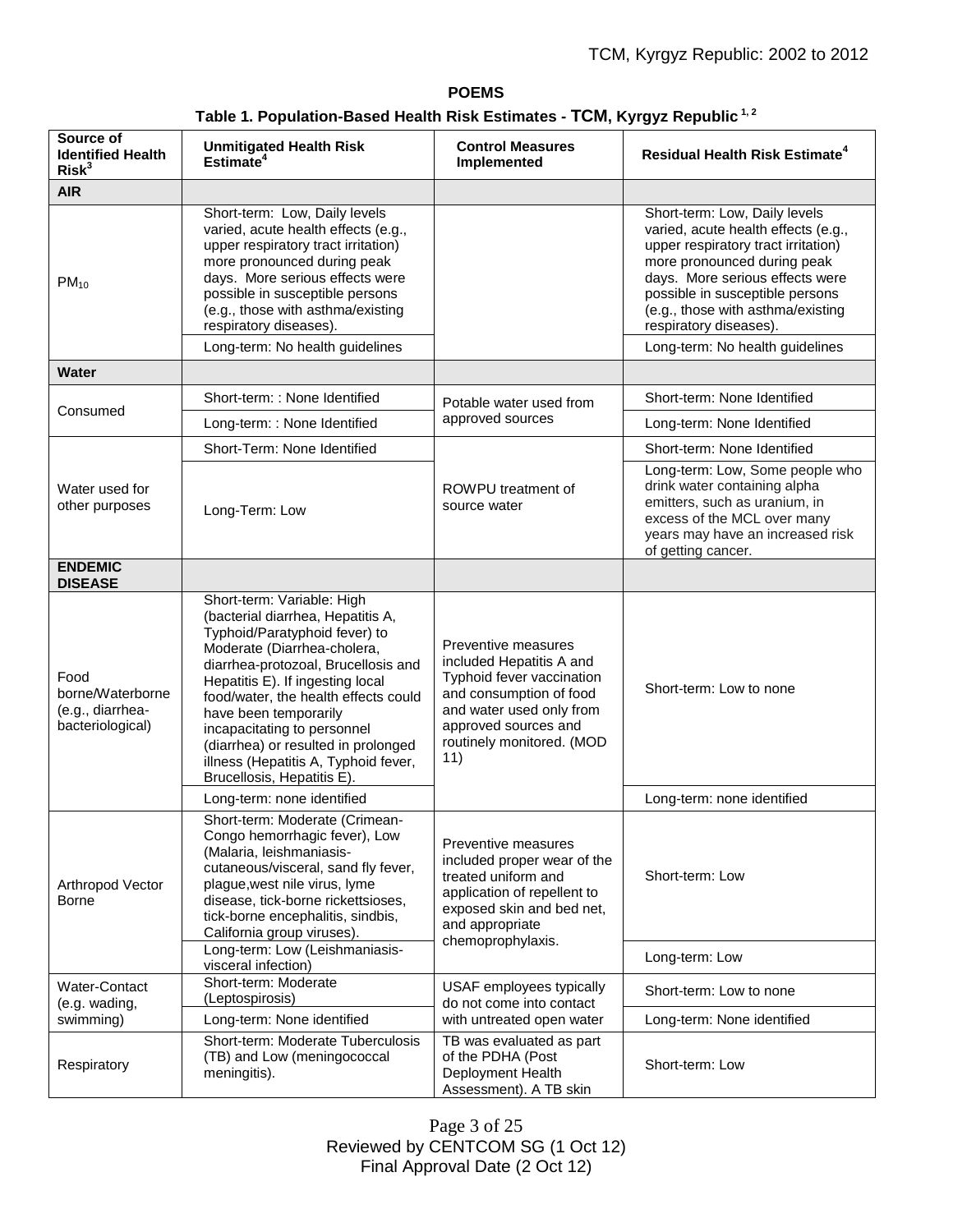|                                                     | Long-term: TB                                                                           | test was required post-<br>deployment if potentially<br>exposed.                                                                                                                                                                                                                                       | Long-term: Low (TB)                                                                                                                                                                           |
|-----------------------------------------------------|-----------------------------------------------------------------------------------------|--------------------------------------------------------------------------------------------------------------------------------------------------------------------------------------------------------------------------------------------------------------------------------------------------------|-----------------------------------------------------------------------------------------------------------------------------------------------------------------------------------------------|
| <b>Animal Contact</b>                               | Short-term: Moderate (Rabies and<br>Q-fever), Low (Anthrax and H5N1<br>avian influenza) | <b>CENTCOM General Order</b><br>1B mitigates rabies<br>exposure risks by<br>prohibiting contact with,<br>adoption, or feeding of feral<br>animals. Risks are further<br>reduced in the event of<br>assessed contact by<br>prompt post-exposure<br>rabies prophylaxis IAW the<br>CDC's ACIP guidelines. | Short-term: Low                                                                                                                                                                               |
|                                                     | Long-term: Low (Rabies)                                                                 |                                                                                                                                                                                                                                                                                                        | Long-term: Low (Rabies)                                                                                                                                                                       |
| Aerosolized Dust<br>or Soil Contact<br>Disease      | Short-term: Moderate (Hantavirus<br>hemorrhagic fever with renal<br>syndrome)           |                                                                                                                                                                                                                                                                                                        | Short-term: Moderate (Hantavirus<br>hemorrhagic fever with renal<br>syndrome)                                                                                                                 |
|                                                     | Long-term: None identified                                                              |                                                                                                                                                                                                                                                                                                        | Long-term: No data available                                                                                                                                                                  |
| <b>VENOMOUS</b><br><b>ANIMAL/</b><br><b>INSECTS</b> |                                                                                         |                                                                                                                                                                                                                                                                                                        |                                                                                                                                                                                               |
| Snakes,<br>scorpions, and<br>spiders                | Short-term: Low (widow spider,<br>scorpions), High (snakes)                             | Risks reduced by avoiding<br>contact and proper and<br>timely treatment                                                                                                                                                                                                                                | Short-term: Low If encountered,<br>effects of venom varied with<br>species from mild localized swelling<br>(e.g. widow spider), to High and<br>potentially lethal (e.g. Haly's Pit<br>Viper). |
|                                                     | Long-term: None identified                                                              |                                                                                                                                                                                                                                                                                                        | Long-term: None identified                                                                                                                                                                    |
| <b>HEAT/COLD</b><br><b>STRESS</b>                   |                                                                                         |                                                                                                                                                                                                                                                                                                        |                                                                                                                                                                                               |
|                                                     | Short-term: Low to High                                                                 | Risks from heat stress may                                                                                                                                                                                                                                                                             | Short-term: Low to High                                                                                                                                                                       |
| Heat                                                | Long-term: Low                                                                          | have been reduced with<br>preventive medicine<br>controls, work-rest cycles,<br>and mitigation                                                                                                                                                                                                         | Long-term: Low                                                                                                                                                                                |
| Cold                                                | Short-term: Low                                                                         | Risks from cold stress may                                                                                                                                                                                                                                                                             | Short-term: Low                                                                                                                                                                               |
|                                                     | Long-term: Low                                                                          | have been reduced with<br>protective measures such<br>as use of the buddy system<br>in cold weather, and proper<br>wear of protective clothing.                                                                                                                                                        | Long-term: Low                                                                                                                                                                                |
| <b>NOISE</b>                                        |                                                                                         |                                                                                                                                                                                                                                                                                                        |                                                                                                                                                                                               |
| Continuous<br>(Flightline, Power                    | Short-term: Low                                                                         | Hearing protection used by<br>personnel in higher risk<br>areas                                                                                                                                                                                                                                        | Short-term: Low                                                                                                                                                                               |
| Production)<br>Impulse                              | Long-term: Low-Moderate                                                                 |                                                                                                                                                                                                                                                                                                        | Long-term: Low-Moderate                                                                                                                                                                       |
| <b>Unique</b><br>Incidents/                         |                                                                                         |                                                                                                                                                                                                                                                                                                        |                                                                                                                                                                                               |
| <b>Concerns</b><br>Pesticides/Pest<br>Control       | Short-term: Low                                                                         | See section 10.4                                                                                                                                                                                                                                                                                       | Short-term: No data available                                                                                                                                                                 |
|                                                     | Long-term: Low                                                                          | See Section 10.4                                                                                                                                                                                                                                                                                       | Long-term: No data available                                                                                                                                                                  |
|                                                     |                                                                                         |                                                                                                                                                                                                                                                                                                        |                                                                                                                                                                                               |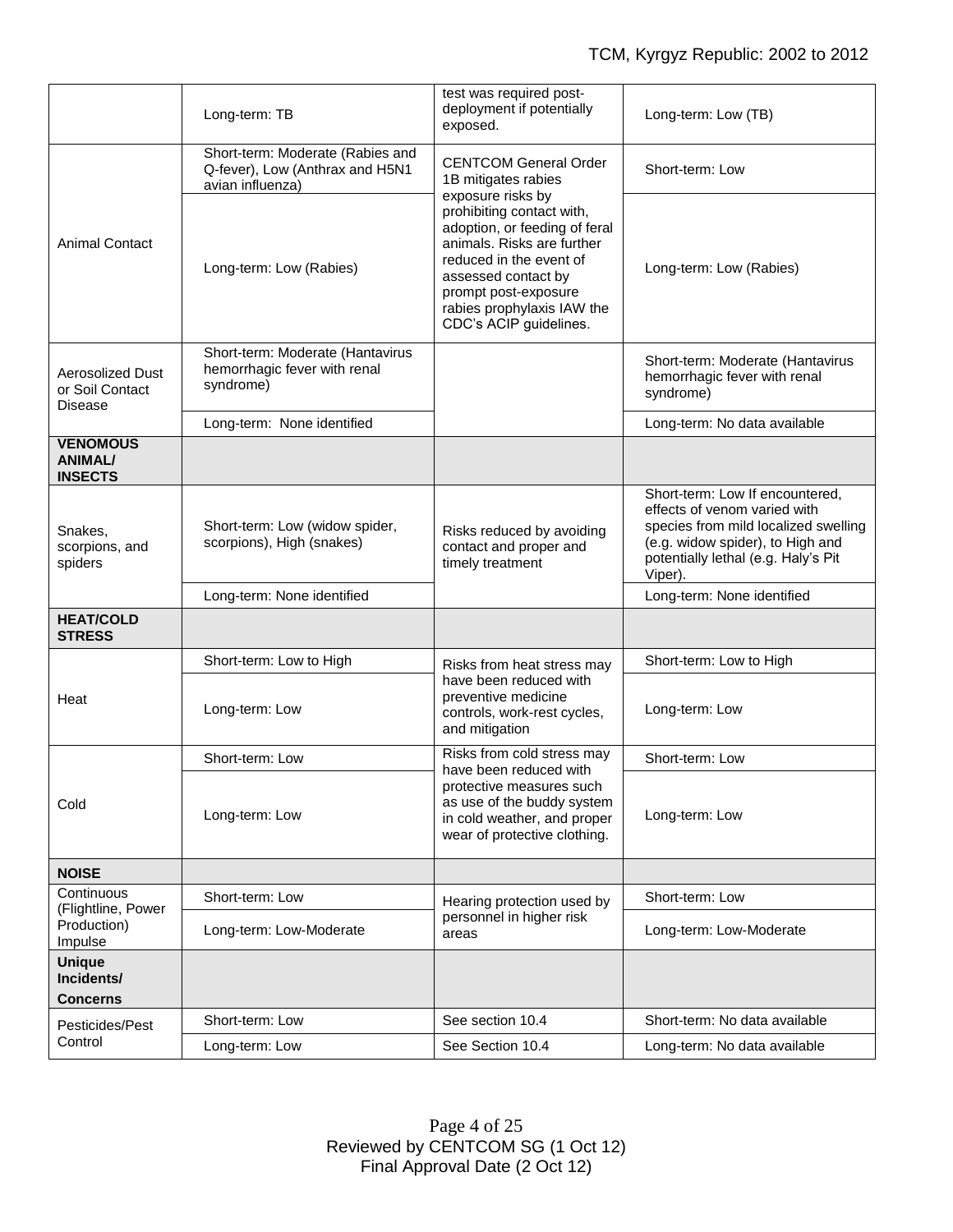1 This Summary Table provides a qualitative estimate of population-based short- and long-term health risk s associated with the general ambient and occupational environment conditions at TCM. It does not represent a unique individual exposure profile. Actual individual exposures and health effects depend on many variables. For example, while a chemical may have been present in the environment, if a person did not inhale, ingest, or contact a specific dose of the chemical for adequate duration and frequency, then there may have been no health risk. Alternatively, a person at a specific location may have experienced a unique exposure which could have resulted in a significant individual exposure. Any such person seeking medical care should have their specific exposure documented in an SF600.

2 This assessment was based on specific data and reports obtained from the December 2002 through August 2012 timeframe. It was considered a current representation of general site conditions but may not reflect certain fluctuations or unique exposure incidents. Acute health risk estimates were generally consistent with field-observed health effects.

 $3$  This Summary Table was organized by major categories of identified sources of health risk. It only lists those sub-categories specifically identified and addressed at the site(s) evaluated. The health risks were presented as Low, Moderate, High or Extremely High for both acute and chronic health effects. The health risk level was based on an assessment of both the potential severity of the health effects that could be caused and probability of the exposure that would produce such health effects. Details can be obtained from the APHC/AIPH. Where applicable, "None Identified" was used when an exposure was identified and no health risk of either a specific acute or chronic health effects were determined. More detailed descriptions of OEH exposures that were evaluated but determined to pose no health risk are discussed in the following sections of this report.

<sup>4</sup> Health risks in this Summary Table were based on quantitative surveillance thresholds (e.g. endemic disease rates; host/vector/pathogen surveillance) or screening levels, e.g. Military Exposure Guidelines (MEGs) for chemicals. Some previous assessment reports may provide slightly inconsistent health risk estimates because quantitative criteria such as MEGs may have changed since the samples were originally evaluated and/or because this assessment makes use of all historic site data while previous reports may have only been based on a select few samples.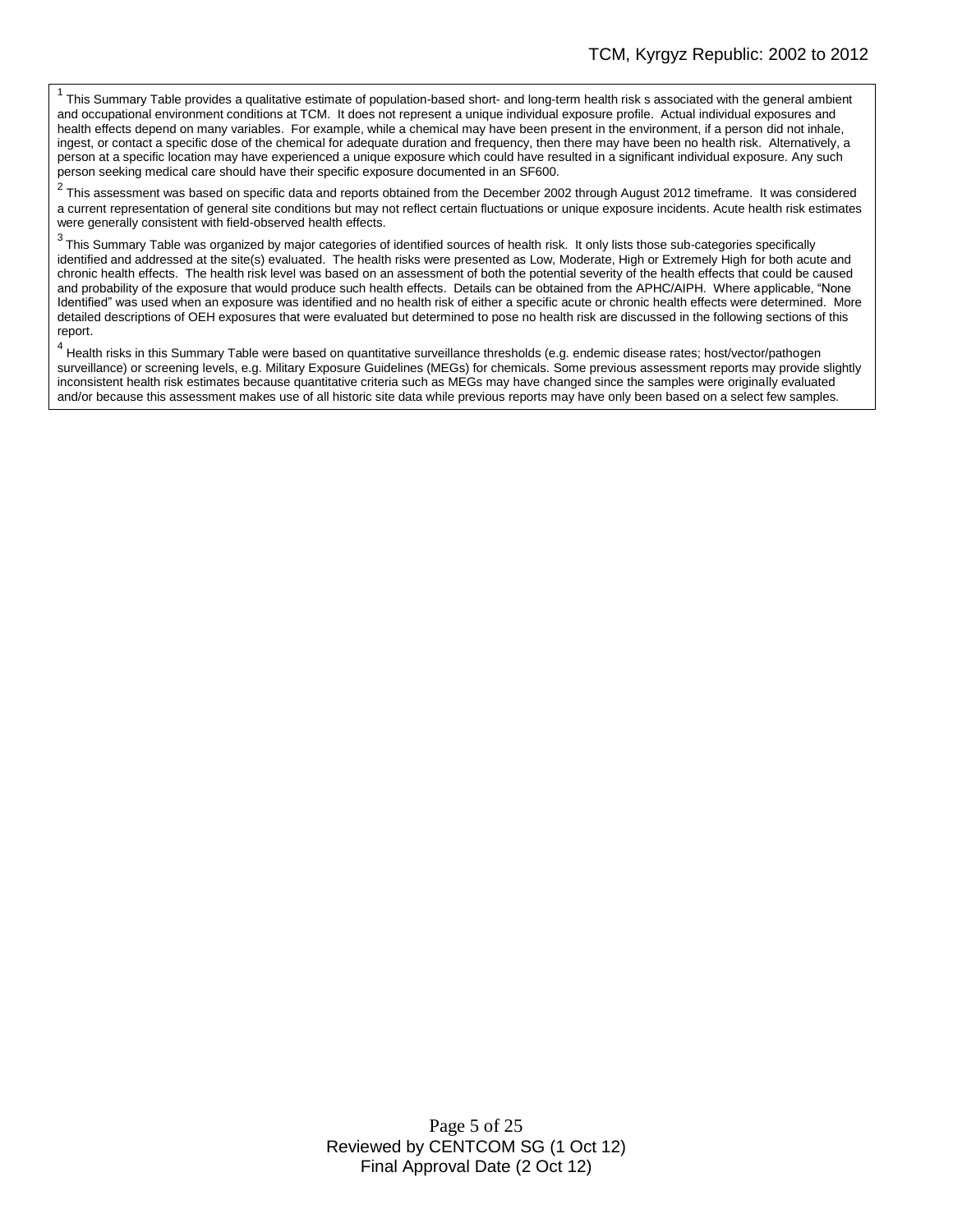# **1 Discussion of Health Risks at TCM, Kyrgyz Republic by Source**

The following sections describe the major source categories of potential health risk that were evaluated at TCM. For each category, the evaluation process includes identifying what, if any, specific subcategories/health concerns were present.

# **2 Air**

## 2.1 Site-Specific Sources Identified

TCM is situated in a dusty semi-arid desert environment. Inhalational exposure to high levels of dust and particulate matter, such as during high winds or dust storms may have resulted in mild to more serious short-term health effects (e.g., eye, nose or throat and lung irritation) in some personnel. Additionally, certain subgroups of the deployed forces (e.g., those with pre-existing asthma/cardio pulmonary conditions) were at greatest risk of developing notable health effects.

## 2.2 Particulate matter, less than 10 micrometers (PM<sub>10</sub>)

## 2.2.1 Sample data/Notes:

Exposure Guidelines:

Short-term (24-hour)  $PM_{10}$  (µg/m<sup>3</sup>): Negligible MEG=250, Marginal MEG=420, Critical MEG=600. Long-term  $PM_{10}$  MEG (µg/m<sup>3</sup>): Not Available.

A total of 14 valid PM<sub>10</sub> air samples were collected at TCM from December 2002 – January 2004. The range of 24-hour PM<sub>10</sub> concentrations was 14 μg/m<sup>3</sup> – 160 μg/m<sup>3</sup> with an average concentration of 46 μg/m<sup>3</sup>.

## 2.2.2 Short-term health risks:

**Low:** The short-term PM<sub>10</sub> health risk assessment was low based on average and peak PM<sub>10</sub> concentrations and the likelihood of exposure at these hazard severity levels. A low health risk assessment for typical exposure concentrations suggests that short-term exposure to  $PM_{10}$  at TCM was expected to have little or no impact on accomplishing the mission. Daily average health risk levels for  $PM_{10}$  show no hazard for 100% of the time. Confidence in the short-term  $PM_{10}$  health risk assessment was low based on the relatively small data set (TG 230, Table 3-6).

The hazard severity was negligible for average and peak  $PM_{10}$  exposures. The results indicate that few exposed personnel (if any) are expected to have noticeable health effects during mission. Exposed personnel are expected to be able to effectively perform all critical tasks during mission operations. Minimal to no degradation of abilities to conduct complex tasks are expected.

# 2.2.3 Long-term health risk:

**Not Evaluated-no available health guidelines**. The Environmental Protection Agency has retracted its long-term standard (NAAQS) for  $PM_{10}$  due to an inability to clearly link chronic health effects with chronic  $PM_{10}$  exposure levels.

2.3 Particulate Matter, less than 2.5 micrometers (PM<sub>2.5</sub>)

## 2.3.1 Sample data/Notes: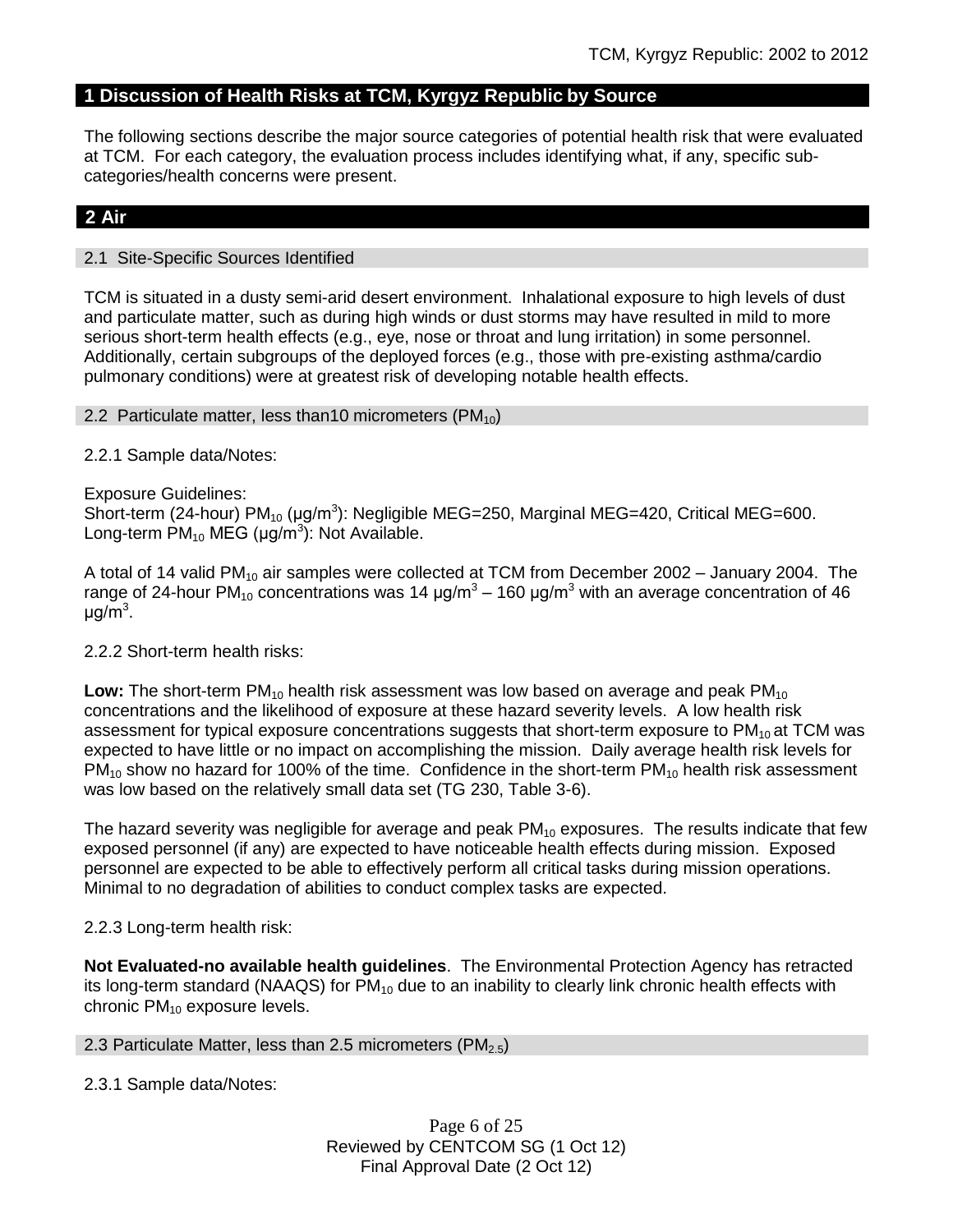Exposure Guidelines:

Short-term (24-hour) PM<sub>2.5</sub> MEGs (µg/m<sup>3</sup>): Negligible MEG=65, Marginal MEG=250, Critical MEG=500. Long-term PM<sub>2.5</sub> MEGs: Negligible MEG=15, Marginal MEG=65.

There were no PM<sub>2.5</sub> samples collected at TCM from December 2002 through August 2012.

2.3.2 Short-term health risks:

Not evaluated, no samples collected.

2.3.3 Long-term health risks:

Not evaluated, no samples collected.

2.4 Airborne Metals from  $PM_{10}$ 

2.4.1 Sample data/Notes:

Exposure Guidelines: Long-term Lead MEG: 0.012 mg/m<sup>3</sup>

The health risk assessment was based on average and peak concentration of 14 valid  $PM_{10}$  airborne metal samples collected at TCM from December 2002 – January 2004, and the likelihood of exposure. Lead was the only analyte above detectable limits with a concentration range of 0.00016-0.0002 mg/m3. All other samples had detected concentrations less than the analytical method limit of detection.

2.4.2 Short-term health risks:

**None identified based on the available sampling data.** No parameters exceeded 1-year Negligible MEGs.

2.4.3 Long-term health risks:

# **None identified based on the available sampling data.**

## 2.5 Volatile Organic Compounds (VOC)

2.5.1 Sample data/Notes:

The health risk assessment was based on average and peak concentration of 14 valid volatile organic chemical (VOC) air samples collected at TCM from December 2002 – February 2004, and the likelihood of exposure. VOCs were detected in all of the samples, but most were detected at levels below the pertinent MEGs. 1,2-Dibromo-3-chloropropane was detected above the 1-year negligible MEG of 0.000000799 µg/m3. Risks are determined based on comparison to available MEGs.

2.5.2 Short and long-term health risks:

**Low:** 1,2-Dibromo-3-chloropropane (a soil fumigant no longer permitted for use in the United States) exceeded the 1-year negligible MEG of 0.000000799 µg/m3 in one sample collected in 2003. The measured concentration was 0.47 µg/m3. All other samples had detected concentrations less than the

> Page 7 of 25 Reviewed by CENTCOM SG (1 Oct 12) Final Approval Date (2 Oct 12)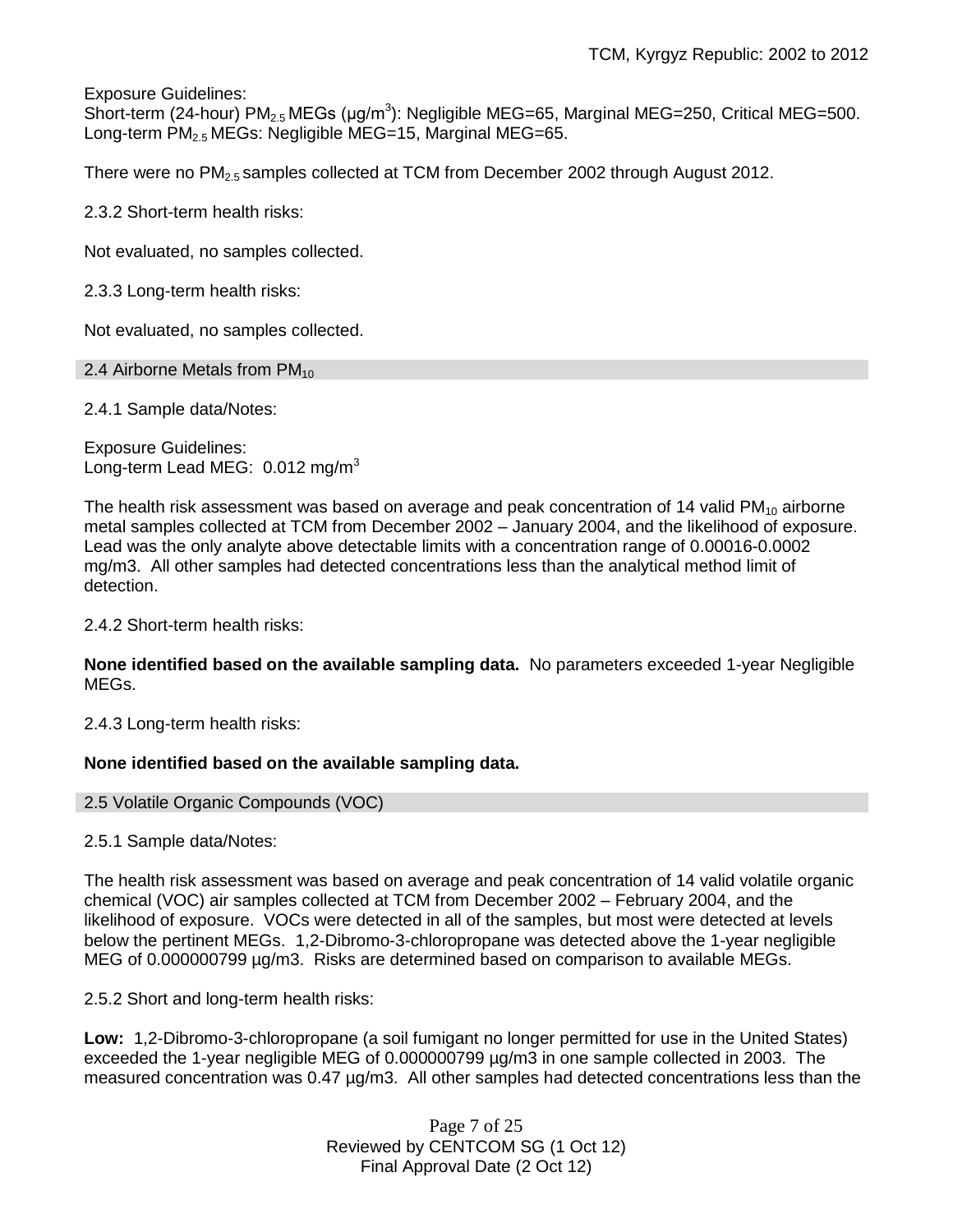analytical method limit of detection. Confidence in this risk assessment is low due to limitations in the sampling data.

# **3 Soil**

## 3.1 Site-Specific Sources Identified

3.2 Sample data/Notes:

A total of 7 valid surface soil samples were collected from TCM in July and October 2004 to assess OEH health risk to deployed personnel. The primary soil contamination exposure pathways are dermal contact and dust inhalation. Typical parameters analyzed for included SVOCs, heavy metals, PCBs, pesticides, herbicides. If the contaminant was known or suspected, other parameters may have been analyzed for (i.e. total petroleum hydrocarbons (TPH) and polycyclic aromatic hydrocarbons (PAH) near fuel spills). While no parameters exceeded the MEGs, data was insufficient to fully characterize risk.

3.3 Short-term health risk:

**Not an identified source of health risk**. Currently, sampling data for soil are not evaluated for short term (acute) health risks**.**

3.4 Long-term health risk:

**None identified based on available sample data.** No parameters exceeded 1-year Negligible MEGs.

# **4 Water**

In order to assess the health risk to US personnel from exposure to water in theater, the APHC identified the most probable exposure pathways. These were based on the administrative information provided on the field data sheets submitted with the samples taken over the time period being evaluated. Bottled water is the primary source of drinking water for all deployed personnel at TCM. 376 ECES Utilities operates and maintains 3 ROWPU systems on base located at the Main DFAC, Green Bean Cafés Hotel Alaska and in AAFES Town. The water is treated by a water filtration system consisting of a 1 and 5 micron filtration system, chlorination, and UV light disinfection. Water from this treatment system is indicated in sampling data as "main DFAC water plant" and is used for food preparation, coffee, juice reconstitution, tea, etc. The airport water distribution, maintained by the host nation, is considered non-potable and is indicated as "raw, municipal, untreated" in documentation, and is used for brushing teeth, washing clothes and taking showers.

## 4.1 Drinking Water: Bottled

## 4.1.1 Site-Specific Sources Identified

Previously, all bottled water was purchased from one of two U.S.A. Public Health Command approved sources, Almaty (Coca-Cola) in Kazakhstan, and Nestle in Uzbekistan. As of November 2010, VETCOM allowed purchase of bottled water from Almaty (Coca-Cola) in Bishkek, Kyrgyzstan. Each shipment of bottled water purchased for TCM is tested upon receipt IAW AFMAN 48-138. The monitoring includes total coliform presence/absence and E. coli. In addition, 1 broad spectrum analysis sample was collected February 2010 from Biskek Coke Plant and 2 broad spectrum analysis samples were collected February 2004 from Bishkek City.

> Page 8 of 25 Reviewed by CENTCOM SG (1 Oct 12) Final Approval Date (2 Oct 12)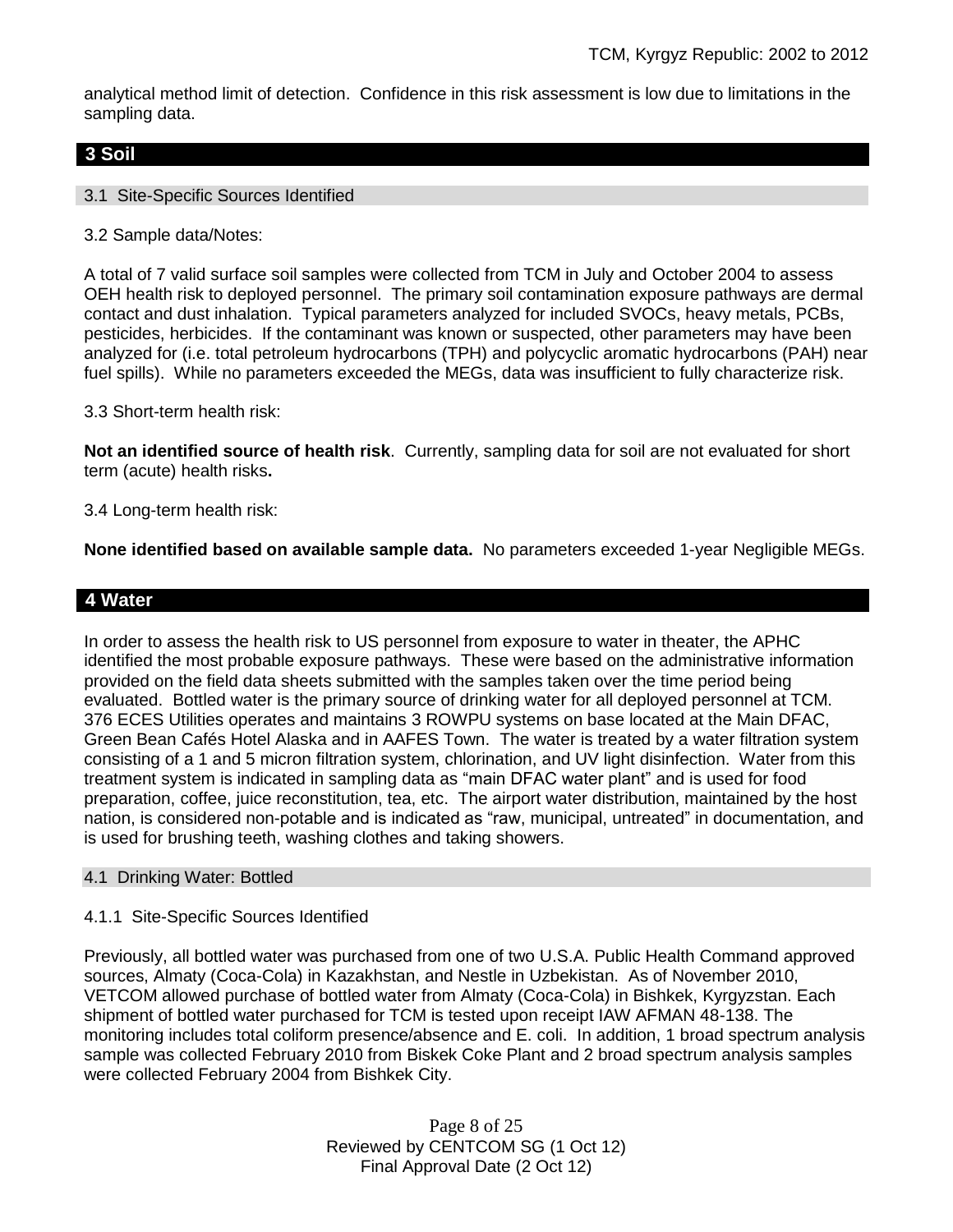4.1.2 Sample data/Notes:

All collected samples were below the short and long-term Negligible MEGs.

4.1.3 Short-term health risk:

# **None identified based on available sample data.**

4.1.4 Long-term health risks

## **None identified based on available sample data.**

4.2 Water: Treated/Disinfected

## 4.2.1 Site-Specific Sources Identified

ROWPU treated water is monitored to ensure compliance with potable water standards per AFMAN 48- 138. Routine monitoring conducted by 376 EMDG/SGPB included bacteriological, free available chlorine (FAC) and other sanitation surveillance parameters per AFMAN 48-138. The radiological exposure guidelines indicated below are the Military Field Water Standards (MFWS) as outlined in AFMAN 48-138 (TB MED 577/NAVMED P-510-10).

Although the primary route of exposure for most microorganisms was ingestion of the contaminated water, dermal exposure to some microorganisms, chemicals, and biological contaminants may have also caused adverse health effects. Complete exposure pathways would have included drinking, brushing teeth, personal hygiene, cooking, providing medical and dental care using a contaminated water supply or during dermal contact at vehicle or aircraft wash racks.

4.2.2 Sample data/notes:

Exposure Guidelines: Long-term MFWS: Gross Alpha: 15 pCi/L Uranium: 0.03 mg/L

25 radiological samples from 9 sampling events January 2009 - March 2012; and 14 broad spectrum analysis samples from 3 sampling events July 2004, May 2010, March 2012 were evaluated for this health risk assessment.

4 radiological samples exceeded long-term MFWS for for gross alpha (18-33 pCi/L), 2 samples exceeded long-term MFWS for uranium (0.03-0.039 mg/L).

All other analytes were not detected at levels above the short-term/long-term MEGs or MFWSs.

Records indicate that the routinely monitored parameters (pH, chlorine, bacteriological) are typically within acceptable limits. Deviations from acceptable limits are investigated and corrected as they occur. Records of these measurements are available in DOEHRS.

4.2.3 Short-term health risks

## **None identified based on available sample data**:

4.2.4 Long-term health risks:

Page 9 of 25 Reviewed by CENTCOM SG (1 Oct 12) Final Approval Date (2 Oct 12)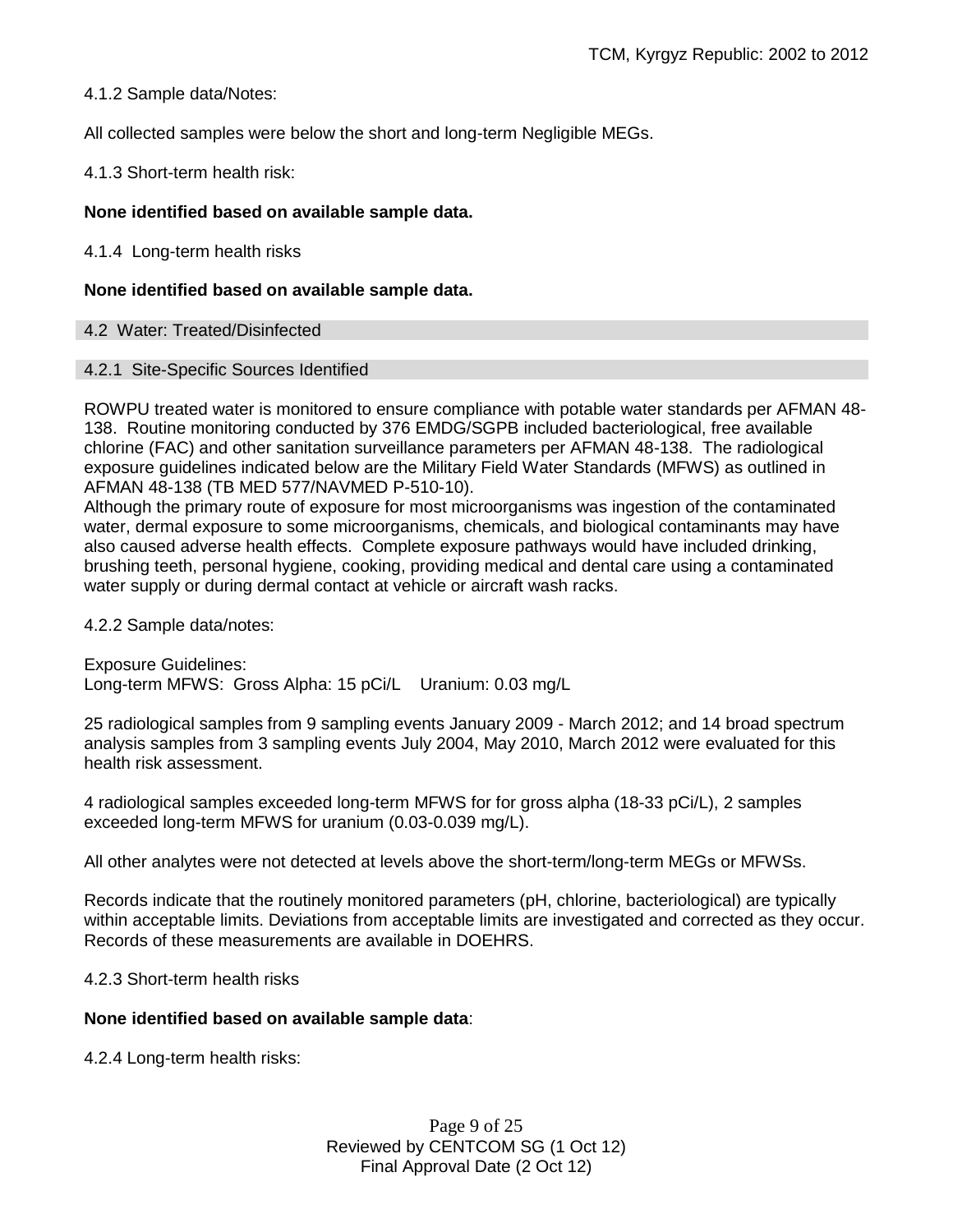**Low:** The health risk from radionuclides in treated water at TCM was Low. All other sample analytes were below the short and long-term Negligible MEGs and MFWSs. Confidence in the risk assessment was medium because water samples are a snapshot in time and therefore may not be an accurate reflection of water quality as the system changes.

## 4.3 Non-Drinking Water

## 4.3.1 Site-Specific Sources Identified

Although the primary route of exposure for most microorganisms was ingestion of the contaminated water, dermal exposure to some microorganisms, chemicals, and biological contaminants may have also caused adverse health effects. Complete exposure pathways would have included drinking, brushing teeth, personal hygiene, cooking, providing medical and dental care using a contaminated water supply or during dermal contact at vehicle or aircraft wash racks.

The radiological exposure guidelines indicated below are the Military Field Water Standards (MFWS) as outlined in AFMAN 48-138 (TB MED 577/NAVMED P-510-10).

## 4.3.2 Sample data/Notes

Exposure Guidelines: Long-term MFWS: Gross Alpha: 15 pCi/L Uranium: 0.03 mg/L

To assess the potential for adverse health effects to troops the following assumptions were made: All U.S. personnel at this location were expected to remain at this site for approximately 1 year. A conservative (protective) assumption was that personnel routinely consumed less than 5L/day of nondrinking water for up to 365 days (1-year). It was further assumed that control measures and/or personal protective equipment were not used.

A total of 16 radiological samples from 5 sampling events January 2009 - February 2010 and 1 broad spectrum analysis sample from May 2010 were evaluated for this health risk assessment.

4 radiological samples exceeded MFWS for gross alpha (15-25 pCi/L), 1 sample exceeded MFWS for uranium (0.039 mg/L).

All other analytes were not detected at levels above the short or long term MEGs and MFWS.

4.3.3 Short-term health risks:

# **None identified based on available sample data**:

4.3.4 Long-term health risks:

**Low:** The health risk from radionuclides in treated water at TCM was Low. All other sample analytes were below the short and long-term Negligible MEGs and MFWS. Confidence in the risk assessment was medium because water samples are a snapshot in time and therefore may not be an accurate reflection of water quality as the system changes.

## **5 Military Unique**

5.1 Chemical Biological, Radiological Nuclear (CBRN) Weapons

Page 10 of 25 Reviewed by CENTCOM SG (1 Oct 12) Final Approval Date (2 Oct 12)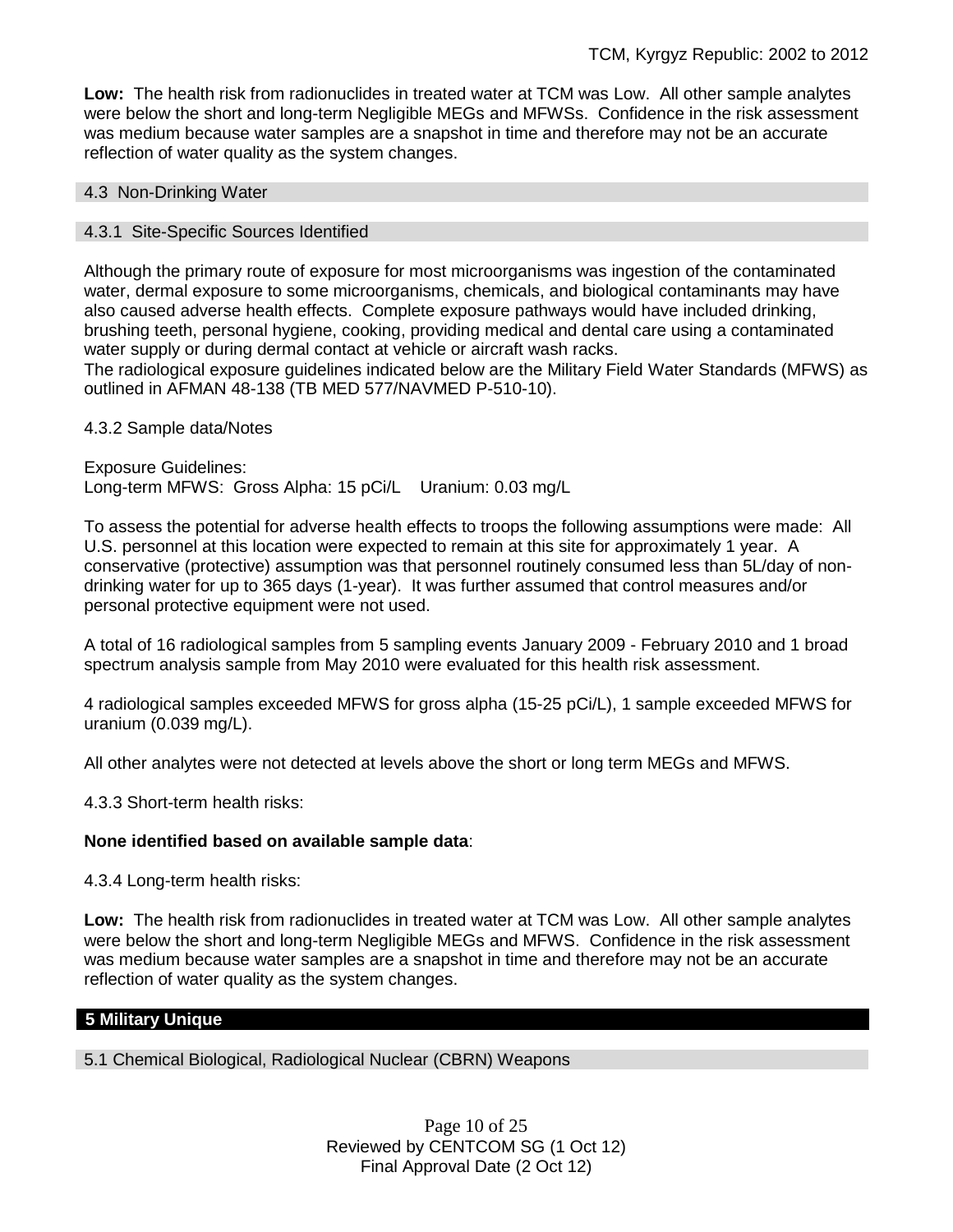No specific hazard sources were documented in Defense Occupational and Environmental Health Readiness System (DOEHRS), or the Military Exposure Surveillance Library (MESL) data portal between December 2002 and August 2012.

5.2 Depleted Uranium (DU)

No specific hazard sources were documented in DOEHRS or MESL data portal between December 2002 and August 2012.

#### 5.3 Ionizing Radiation

Ionizing radiation sources include 2 portable x-ray units. One is located in the Medical Group and the other in Explosive Ordinance Disposal (EOD) on the Bomb Robot. Medical radiography is utilized in the EMEDS Clinic. The radiology technician is the only individual enrolled in the thermoluminescent dosimetry (TLD) program, with no exposures recorded. Radioactive materials are used in CBRN detection equipment and other generally licensed devices. All radioactive material leak testing indicates no detectable radiation.

#### 5.4 Non-Ionizing Radiation

5.4.1 Lasers:

Aircraft are equipped with lasers. Specific health hazards associated with each laser are documented in DOEHRS. Administrative procedures are in place to reduce incidents.

5.4.2 Radio Frequency (RF) Radiation:

Aircraft and ground-based emitters have administrative processes in place to reduce the potential for exposures and ensure personnel are not within the uncontrolled environment hazard distance. Operators of these systems are aware to notify Bioenvironmental Engineering for any potential exposure to RF radiation to be investigated and documented.

# **6 Endemic Disease<sup>1</sup>**

 $\overline{a}$ 

All information was taken directly from the National Center for Medical Intelligence (NCMI) (https://www.intelink.gov/ncmi/country.php?country=KGZ). Baseline Infectious Disease Risk Assessment for Kyrgyzstan - dated in 3 June 2010. This document lists the endemic disease reported in the region, its specific risks and severity and general health information about the disease. The general information on meningococcal meningitis regarding how it is transmitted from person to person came from the World Health Organization's Fact Sheet No. 141 on Meningococcal Meningitis. USCENTCOM MOD 11 (Reference 12 of this document) lists deployment requirements, to include immunization and chemoprophylaxis, in effect during the time frame covered by this POEMS.

## 6.1 Foodborne and Waterborne Diseases

 $^1$  NOTE: "Risk" level refers to both severity of disease (without controls, for example vaccinations) and probability of disease based on local rates/endemic status. Diseases described are those presenting greater risk when compared with U.S. conditions. Most identified disease risks can and are being mitigated with military preventive medicine measures/policies.

> Page 11 of 25 Reviewed by CENTCOM SG (1 Oct 12) Final Approval Date (2 Oct 12)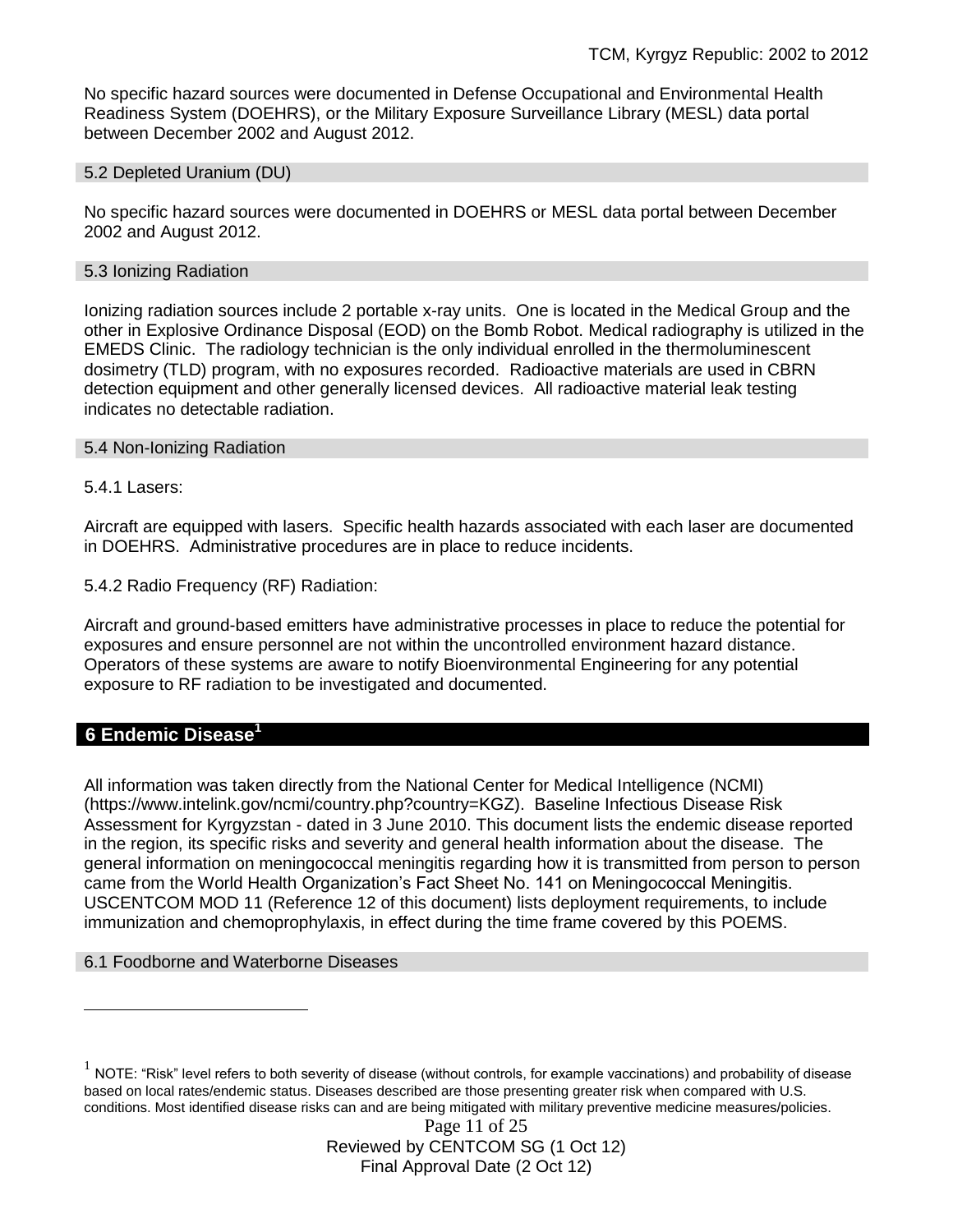Food borne and waterborne diseases in the area were potentially transmitted through the consumption of local food and water. Sanitation was poor throughout the country, including major urban areas. Local food and water sources were heavily contaminated with pathogenic bacteria, parasites, and viruses to which most U.S. Service members have little or no natural immunity. Effective host nation disease surveillance did not exist within the country. Only a small fraction of diseases were identified or reported in host nation personnel. Diarrheal diseases could have been expected to temporarily incapacitate a very high percentage of U.S. personnel within days if local food or water was consumed. Hepatitis A and typhoid fever could have caused prolonged illness in a smaller percentage of unvaccinated personnel. Vaccination was required for DOD personnel and contractors. In addition, although not specifically assessed in this document, viral gastroenteritis (e.g., norovirus) and food poisoning (e.g., Bacillus cereus, Clostridium perfringens, and Staphylococcus) may have caused significant outbreaks. Key disease risks are summarized below:

# 6.1.1 Diarrheal diseases (bacteriological)

**Unmitigated High – Mitigated Low:** Potential mitigation was in place, US personnel did not drink untreated water. Risk was typically highest following spring floods. In general, bacterial agents such as enterotoxigenic Escherichia coli, Campylobacter, Shigella, and Salmonella were the most common causes of traveler's diarrhea wherever sanitary conditions were significantly below U.S. standards. The health risk of cholera was considered in its own health risk assessment. An operationally significant attack rate (potentially over 50% per month) could have occurred among personnel consuming local food, water. Field conditions (including lack of hand washing and primitive sanitation) may have facilitated person-to-person spread and epidemics. Typically mild disease is treated in outpatient settings; with recovery and return to duty less than 72 hours with appropriate therapy. A small proportion of infections may require greater than 72 hours limited duty, or hospitalization.

# 6.1.2 Hepatitis A

**Unmitigated High - Mitigated LOW:** Unmitigated health risk to U.S. personnel was high year round. Mitigation was in place, US Personnel did not drink untreated water and vaccination with Hepatitis A vaccine is required for deployment into the CENTCOM AOR. Water consumed by US/DOD personnel was treated on military camps. Typical case involves 1 to 3 weeks of debilitating symptoms, sometimes initially requiring inpatient care; recovery and return to duty may require a month or more.

# 6.1.3 Typhoid / paratyphoid fever

**Unmitigated High – Mitigated Low:** Unmitigated health risk to U.S. personnel was high year round. Mitigation measures include mandatory Typhoid vaccination for US deployers to the CENTCOM AOR. Risk was typically highest following spring floods. Typhoid and paratyphoid were potentially acquired through the consumption of fecally contaminated food or water. Asymptomatic carriers are common with typhoid and contribute to sustained transmission. A small number of cases (less than 1% per month attack rate) could have occurred among unvaccinated personnel who consumed local food, water, or ice. Common source outbreaks may have occurred. Mitigation was in place, US personnel did not drink untreated water. Water consumed by US/DOD personnel was treated on military camps. With appropriate treatment, typhoid and paratyphoid fever are debilitating febrile illnesses typically requiring 1 to 7 days of supportive care, followed by return to duty.

# 6.1.4 Diarrhea - protozoal

**Unmitigated Moderate – Mitigated Low:** Mitigation was in place, US personnel did not drink untreated water. Water consumed by US/DOD personnel was treated on military camps. Risk was typically highest following spring floods. In general, Cryptosporidium spp., Entamoeba histolytica, and Giardia

> Page 12 of 25 Reviewed by CENTCOM SG (1 Oct 12) Final Approval Date (2 Oct 12)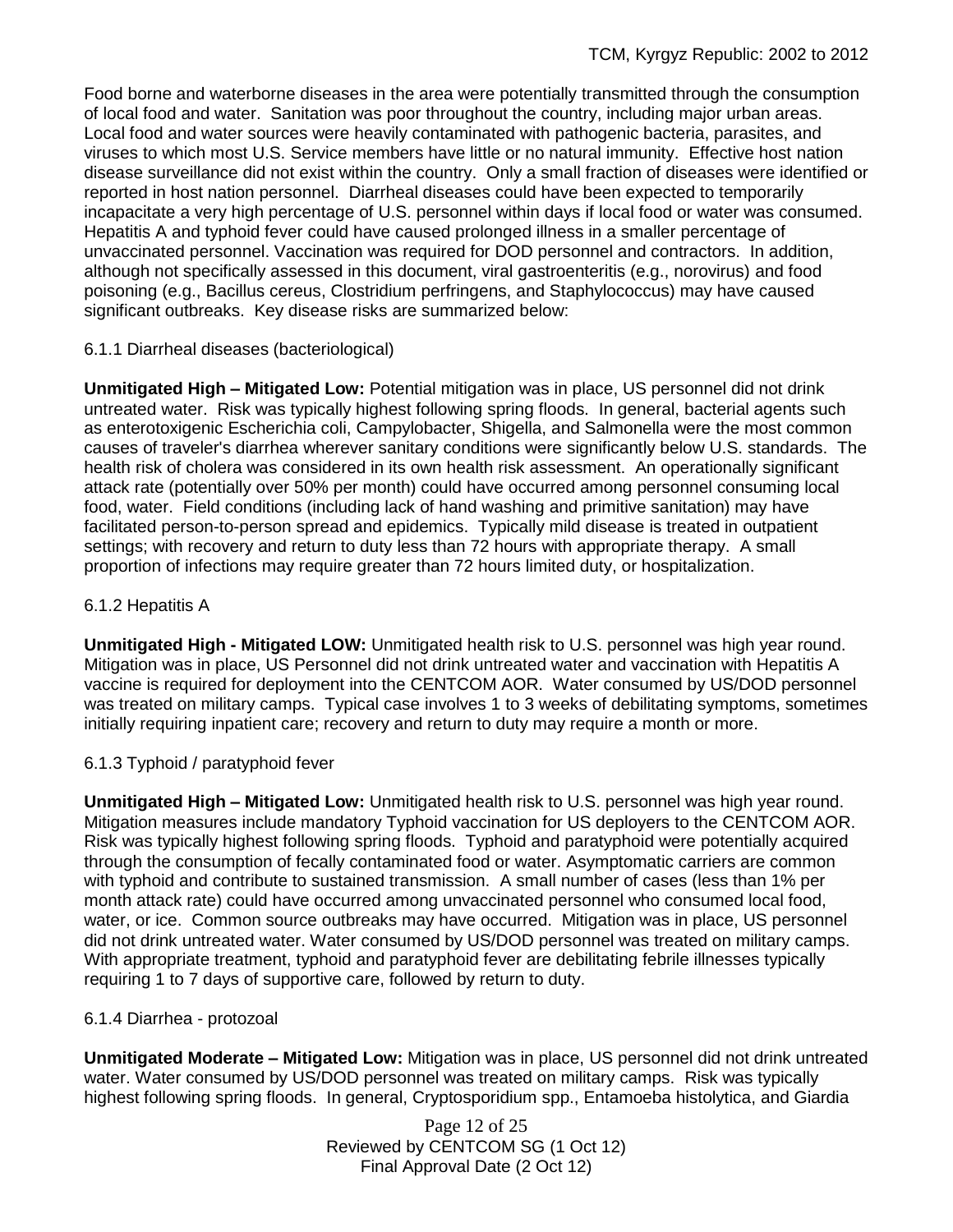lamblia were the most common protozoal causes of diarrhea wherever sanitary conditions are significantly below U.S. standards. A small number of cases (less than 1% per month attack rate) could have occurred among personnel consuming local food, water, or ice. Outbreaks affecting a higher percentage of personnel were possible with Cryptosporidium. Symptomatic cases varied in severity; typically mild disease demonstrating recovery and return to duty in less than 72 hours with appropriate therapy; severe cases may require 1 to 7 days of supportive care, followed by return to duty.

## 6.1.5 Brucellosis

**Unmitigated Moderate – Mitigated Low:** Mitigation was in place, U.S. Forces were provided food and water from approved sources. Brucellosis was a common disease in cattle, sheep, goats, swine, and some wildlife species in most developing countries. Humans may have contracted brucellosis through consumption of contaminated dairy products (or foods made with such products) or by occupational exposures to infected animals. The health risk from direct animal contact was likely to be highest in rural areas where livestock are present. However, the health risk from contaminated dairy products was present countrywide, including urban areas. Rare cases (less than 0.1% per month attack rate) could have occurred among personnel consuming local dairy products or having direct contact with livestock. With appropriate treatment, brucellosis is a febrile illness of variable severity, potentially requiring inpatient care; convalescence is usually over 7 days even with appropriate treatment.

## 6.1.6 Diarrhea - cholera

**Unmitigated Moderate – Mitigated Low:** Mitigation was in place to reduce the residual health risk to low. Water consumed by US/DOD personnel was treated on military camps. Unmitigated health risk to U.S. personnel was Moderate year round. Risk was greatest during warmer months when water sources dry up and there was widespread use of open irrigation canals for domestic water. Development of symptomatic cholera requires exposure to large inoculums and typically is associated with ingestion of heavily contaminated food or water. Person-to-person spread of cholera occurs very infrequently, if at all. The majority of infections (75 percent or more, depending on biotype) among healthy adults are very mild or asymptomatic. Only a small percentage of infections are severe. Rare cases (less than 0.1% per month attack rate) could have occurred among personnel consuming local food, water, or ice. Most symptomatic cases are mild, with recovery and return to duty in less than 72 hours on appropriate outpatient treatment; severe cases may require 1-7 days of supportive or inpatient care, followed by return to duty.

# 6.1.7 Hepatitis E

**Unmitigated Moderate – Mitigated Low:** Mitigation was in place to reduce the residual health risk to low, US personnel did not drink untreated water. Water consumed by US/DOD personnel was treated on military camps. Potential health risk to U.S. personnel was Moderate year round. Risk was typically highest following spring floods. Hepatitis E occurs in 4 major genotypes. Genotypes 1 and 2, found primarily in Africa and Asia, cause large numbers of sporadic cases, as well as large outbreaks. Fecal contamination of drinking water is the most common source of exposure for these genotypes. Large outbreaks are usually associated with particularly severe breakdowns in baseline sanitation, as often occurs during heavy rainfall which increases mixing of sewage and drinking water sources. Secondary household cases from person-to-person transmission are uncommon. Unlike hepatitis A, where local populations living in poor sanitary conditions are usually highly immune from childhood exposures, immunity levels for hepatitis E are often much lower, even in areas of extremely poor sanitation. Typically, outbreaks of hepatitis E occur primarily among adults. Although data is insufficient to assess potential disease rates, we could not rule out rates approaching 1 percent per month among personnel consuming local food, water, or ice. Rates may have exceeded 1 percent per month for personnel heavily exposed during outbreaks in the local population. Typical cases involve 1 to 3 weeks of

> Page 13 of 25 Reviewed by CENTCOM SG (1 Oct 12) Final Approval Date (2 Oct 12)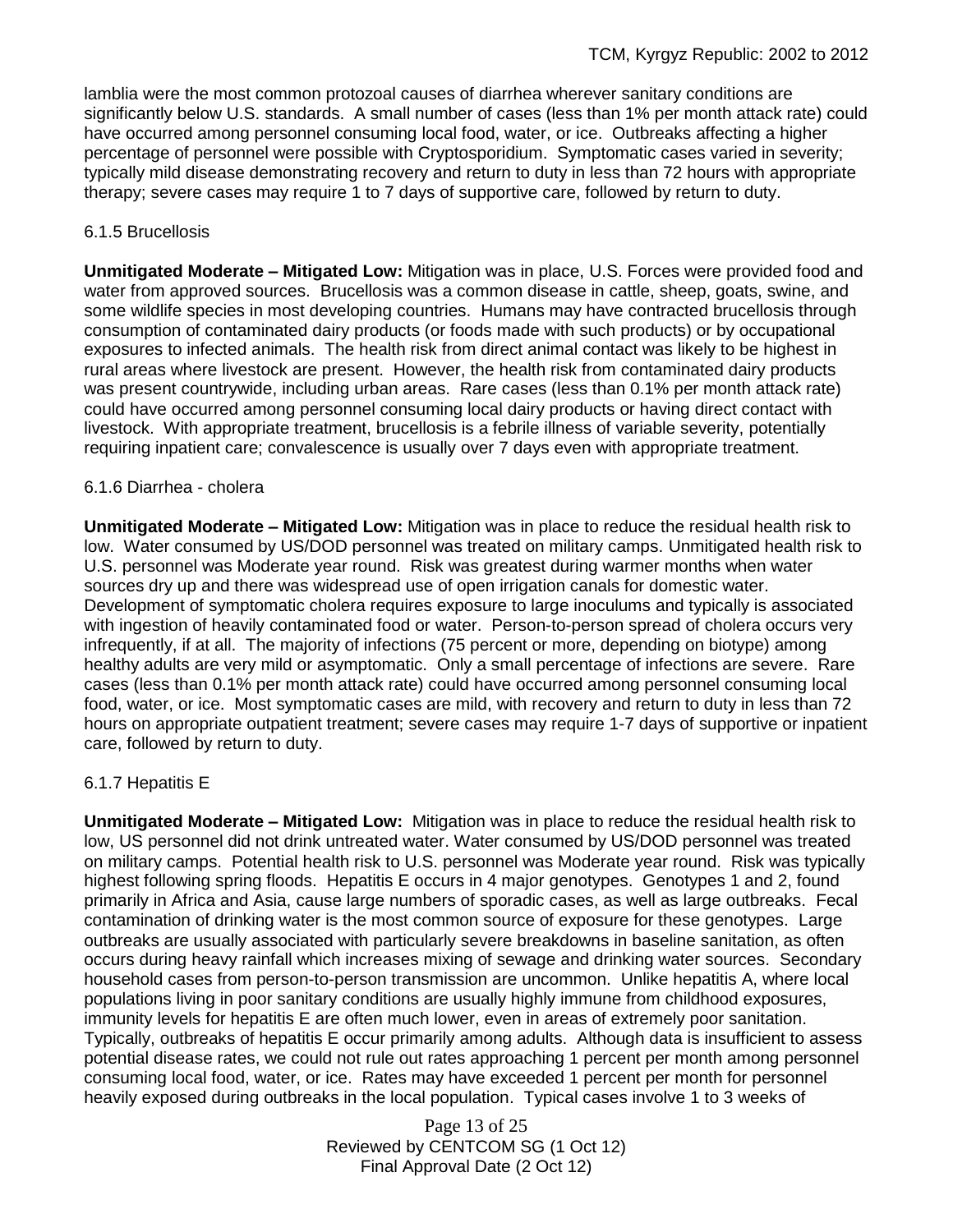debilitating symptoms, sometimes initially requiring inpatient care; recovery and return to duty may require a month or more.

## 6.1.8 Short-term Health Risks:

**Unmitigated Moderate to High – Mitigated Low**: The overall short-term unmitigated risk associated with food borne and waterborne diseases was considered High (for bacterial diarrhea, hepatitis A, typhoid fever / paratyphoid fever) to Moderate (for diarrhea-protozoal, diarrhea-cholera, brucellosis, hepatitis E) if local food or water is consumed. Preventive Medicine measures such as vaccinations reduce the risk estimate to none (for Hepatitis A and Typhoid fever).Additionally, U.S. Forces were provided food and water from approved sources. Confidence in the health risk estimate was High

## 6.1.9 Long-term Health Risks: **None identified based on available data.**

## 6.2 Arthropod Vector-Borne Diseases

During warmer months (approximately June to September), ecological conditions in rural and periurban areas support arthropod vectors, including mosquitoes, ticks, and sandflies, with variable rates of disease transmission. Because The Kyrgyz Republic lacks adequate diagnostic capability, vector-borne diseases frequently are underreported, and there is a reliance on clinical (symptom-based, vs. laboratory confirmation- based) diagnosis. Vector-borne diseases were transmitted at low or unknown levels and may have constituted a significant health risk in the absence of mitigation measures. See Section 10.4 for more information about pesticides and pest control measures.

## 6.2.1 Crimean-Congo hemorrhagic fever

**Unmitigated Moderate – Mitigated Low:** Potential health risk to U.S. personnel was Moderate year round with peak transmission from March through November, but reduced to low with mitigation measures. For U.S. personnel, risk mitigation included proper wear of treated uniforms and application of repellent to exposed skin. Risk from tick-borne transmission was limited primarily to warmer months. Risk of transmission from animal contact was present year-round. Most primary Crimean-Congo hemorrhagic fever (CCHF) infections occur as sporadic cases or clusters of cases, and are associated with tick bites or occupational contact with blood or secretions from infected animals. Outbreaks of CCHF occur infrequently, but may be associated with changes in agricultural land use that increase tick contact or incursions of susceptible populations into areas where the disease is endemic. Rare cases (less than 0.1% per month attack rate) could have occurred among personnel exposed to tick bites. Direct contact with blood and body fluids of an infected animal or person may also have transmitted infection. It is a very severe illness typically requiring intensive care with fatality rates from five to fifty percent.

## 6.2.2 Malaria

**Low:** Mitigation measures included mandated chemoprophylaxis, which when used as directed reduced malaria risks to low. Potential unmitigated risk to U.S. personnel was moderate during warmer months (typically March through November). Malaria incidents were often associated with the presence of agriculture activity, including irrigation systems and standing water, which provide breeding habitats for vectors. In the Kyrgyz Republic, rare cases (less than 0.1 percent per month attack rate) could occur among personnel exposed to mosquito bites. Malaria incidents could cause debilitating febrile illness typically requiring 1 to 7 days of inpatient care, followed by return to duty. Severe cases may require intensive care or prolonged convalescence, and fatalities can occur.

> Page 14 of 25 Reviewed by CENTCOM SG (1 Oct 12) Final Approval Date (2 Oct 12)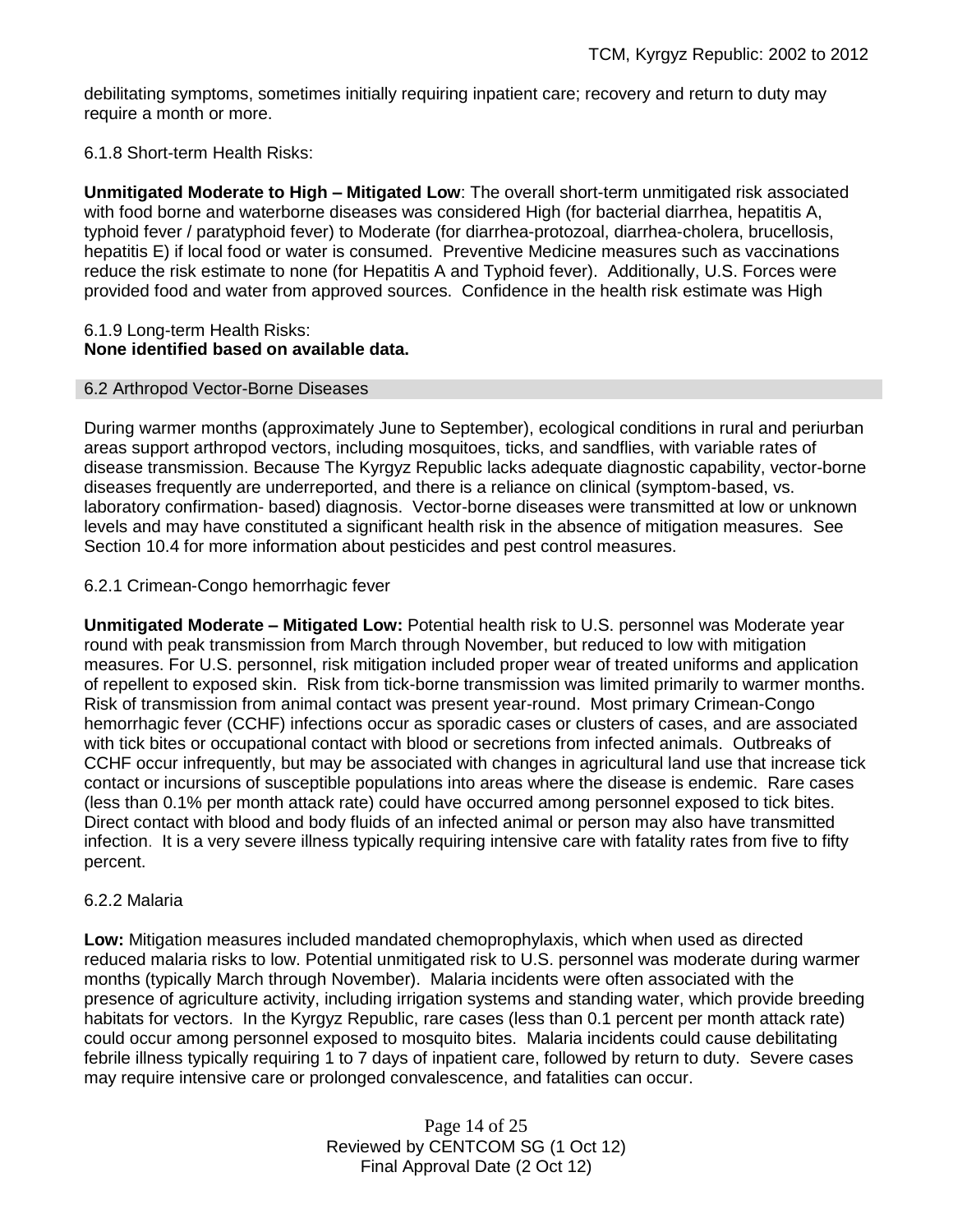## 6.2.3 Leishmaniasis – cutaneous/visceral

**Low:** Potential health risk to U.S. personnel was Low year round. For U.S. personnel, risk mitigation included proper wear of treated uniforms, application of repellent to exposed skin, and minimizing outdoor activities (when possible) between dusk and dawn. Leishmaniasis is transmitted by sandflies. Transmission generally was limited to the warmer months. A small number of cases (less than 1% per month attack rate) could occur among personnel exposed to sandfly bites in areas with infected people, rodents, dogs, or other reservoir animals. Asymptomatic chronic infections may have occurred, which may become symptomatic years later. Cutaneous infection was unlikely to be debilitating, though lesions can be disfiguring. Definitive treatment previously required non-urgent evacuation to the continental United States; currently, not all cases require evacuation.

## 6.2.4 Sandfly fever

**Low:** Sandfly fever had a low health risk, and transmission generally was limited to the warmer months. The disease is transmitted by sandflies, which typically bite at night and breed in dark places rich in organic matter, particularly in rodent or other animal burrows. Other suitable habitats include leaf litter, rubble, loose earth, caves, and rock holes. Sandflies may be common in peridomestic settings. Abandoned dwellings, sometimes used by troops as temporary quarters, also can harbor significant numbers of sandflies. Stables and poultry pens in peridomestic areas also may harbor sandflies. Although data were insufficient to assess potential disease rates, 1 to 10 percent of personnel could have been affected per month under worst case conditions. In small groups, exposed to heavily infected sandfly populations in focal areas, attack rates could have been very high (over 50 percent). Incidents can result in debilitating febrile illness typically requiring 1 to 7 days of supportive care followed by return to duty.

## 6.2.5 Plague

**Low:** Potential health risk to U.S. personnel was Low year round. Bubonic plague typically occurs as sporadic cases among people who come in contact with wild rodents and their fleas during work, hunting, or camping activities. Outbreaks of human plague are rare and typically occur in crowded urban settings associated with large increases in infected commensal rats (Rattus rattus) and their flea populations. Some untreated cases of bubonic plague may develop into secondary pneumonic plague. Respiratory transmission of pneumonic plague is rare but has the potential to cause significant outbreaks. Close contact is usually required for transmission. In situations where respiratory transmission of plague is suspected, weaponized agent must be considered. Extremely rare cases (less than 0.01% per month attack rate) could occur. Incidence could result in potentially severe illness which may require more than 7 days of hospitalization and convalescence.

## 6.2.6 West Nile fever

**Low:** Potential health risk to U.S. personnel was Low with transmission generally limited to the warmer months. West Nile fever was present and was maintained by bird populations and multiple species of Culex mosquitoes that help to transfer the diseases from birds to humans. The majority of infections in young, healthy adults are asymptomatic although it can result in fever, headache, tiredness, and body aches, occasionally with a skin rash (on the trunk of the body) and swollen lymph glands.

## 6.2.7 Lyme Disease

**Low:** Lyme disease is a low risk with rare cases present. The Lyme disease bacterium normally lives in mice, squirrels and other small animals. It is transmitted among these animals – and to humans – through the bites of certain species of ticks. Lyme disease affects different areas of the body in varying

> Page 15 of 25 Reviewed by CENTCOM SG (1 Oct 12) Final Approval Date (2 Oct 12)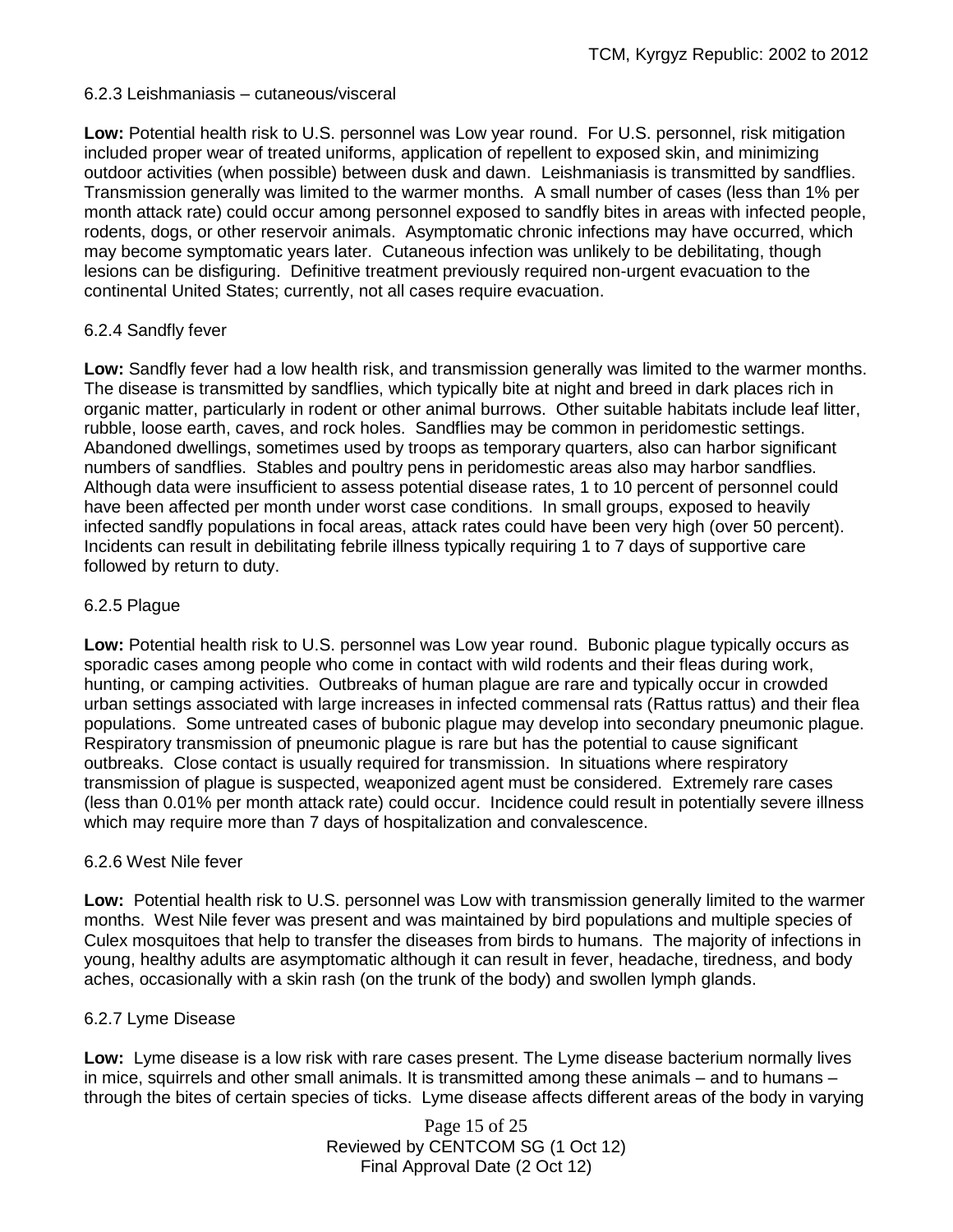degrees as it progresses. The site where the tick bites the body is where the bacteria enter through the skin. As the bacteria spread in the skin away from the initial tick bite, the infection causes an expanding reddish [rash](http://www.medicinenet.com/script/main/art.asp?articlekey=64118) that is often associated with ["flu-](http://www.medicinenet.com/script/main/art.asp?articlekey=365)like" symptoms. Later, it can produce abnormalities in the joints, heart, and nervous system.

6.2.8 Tick-borne rickettsioses (Spotted fever group)

**Low:** Tick-borne rickettsioses are a low risk with rare cases present. The disease is transmitted to humans through bites of certain species of ticks.

## 6.2.9 Tick-borne encephalitis

**Low:** Tick-borne encephalitis is a low risk with rare cases present. Ticks act as both the vector and reservoir for TBEV. The main hosts are small rodents, with humans being accidental hosts. Large animals are feeding hosts for the ticks, but do not play a role in maintenance of the virus. Infection also may follow consumption of raw milk from goats, sheep, or cows. Laboratory infections were common before the use of vaccines and availability of biosafety precautions to prevent exposure to infectious aerosols. Person-to-person transmission has not been reported. Vertical transmission from an infected mother to fetus has occurred.

6.2.10 Sindbis (and Sindbis-like virus)

**Low:** Sindbis is a low risk with rare cases present. The virus is transmitted by mosquitoes and is maintained in nature by transmission between vertebrate (bird) hosts and invertebrate (mosquito) vectors. Humans are infected with Sindbis virus when bitten by an infected mosquito.

6.2.11 California group viruses

**Low:** California group viruses, which cause California encephalitis, are a low risk with rare cases possible. These viruses are transmitted to humans by mosquitoes. California Group virus usually causes flu-like symptoms. In rare cases, they may cause encephalitis, meningitis or hemorrhagic fever.

6.2.12 Short and long-term health risks:

**Low to Moderate:** The unmitigated health risk estimate was low to moderate. Health risk was reduced to low by proper wear of the uniform, application of repellent to exposed skin, and appropriate chemoprophylaxis. Confidence in health risk estimate was medium.

## 6.3 Water Contact Diseases

Operations or activities that involved extensive water contact may have resulted in personnel being temporarily debilitated with leptospirosis in some locations. Leptospirosis health risk typically increases during flooding. In addition, although not specifically assessed in this document, bodies of surface water were likely to be contaminated with human and animal waste. Activities such as wading or swimming may have resulted in exposures to enteric diseases such as diarrhea and hepatitis via incidental ingestion of water. Prolonged water contact also may have also lead to the development of a variety of potentially debilitating skin conditions such as bacterial or fungal dermatitis.

6.3.1 Leptospirosis

Page 16 of 25 Reviewed by CENTCOM SG (1 Oct 12) Final Approval Date (2 Oct 12)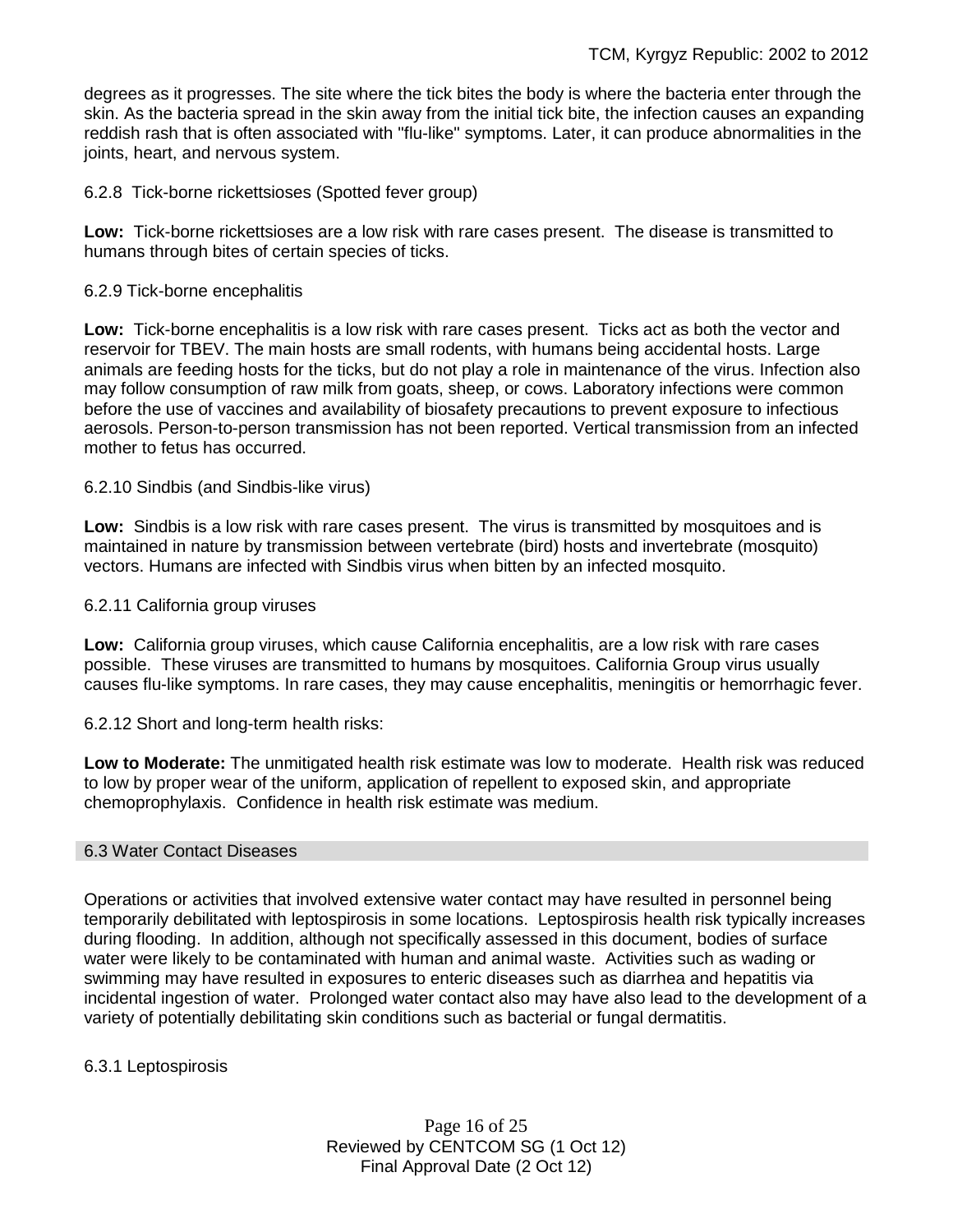**Unmitigated Moderate – Mitigated Low:** Mitigated to low, USAF employees typically do not come into contact with untreated open water. The disease is present in the Kyrgyz Republic but at unknown levels. Data are insufficient to assess potential disease rates, up to 1-10 percent of personnel wading or swimming in bodies of water such as lakes, streams, or irrigated fields could be affected per month. Human infection occurs through exposure to water or soil contaminated by infected animals and has been associated with wading, and swimming in contaminated, untreated open water.Leptospirosis can enter the body through cut or abraded skin, mucous membranes, and conjunctivae. Ingestion of contaminated water can also lead to infection. The acute generalized illness associated with infection can mimic other tropical diseases (for example, dengue fever, malaria, and typhus), and common symptoms include fever, chills, myalgia, nausea, diarrhea, cough, and conjunctival suffusion. Manifestations of severe disease can include jaundice, renal failure, hemorrhage, pneumonitis, and hemodynamic collapse. Recreational activities involving extensive water contact may result in personnel being temporarily debilitated with leptospirosis.

# 6.3.2 Short -term health risks:

**Moderate:** Health risk of leptospirosis was moderate mitigated to low. Confidence in the health risk estimate was medium

6.3.3 Long -term health risks:

## **None identified based on available data.**

## 6.4 Respiratory Diseases

Although not specifically assessed in this document, deployed U.S. forces may have been exposed to a wide variety of common respiratory infections in the local population. These included influenza, pertussis, viral upper respiratory infections, viral and bacterial pneumonia, and others. U.S. military populations living in close-quarter conditions were at risk for substantial person-to-person spread of respiratory pathogens. Influenza was of particular concern because of its ability to debilitate large numbers of unvaccinated personnel for several days.

# 6.4.1 Tuberculosis (TB)

**Moderate:** Potential health risk to U.S. personnel was Moderate year round. Transmission typically requires close and prolonged contact with an active case of pulmonary or laryngeal tuberculosis (TB), although it also can occur with more incidental contact. The likelihood of exposure to an active case varies with the overall incidence and the degree of contact with the local population, particularly those living in conditions of crowding and poverty. Tuberculin skin test (TST) conversion rates may have been elevated over baseline for personnel with prolonged close exposure to local populations. A TST screening to detect latent infection may have been warranted in personnel with a history of prolonged close exposure to local populations. Tuberculosis exposure and infection is evaluated as part of the Post Deployment Health Assessment (PDHA) process.

# 6.4.2 Meningococcal meningitis

**Low:** Potential health risk to U.S. personnel was Low year round. However, the health risk may have been elevated during cooler months. Asymptomatic colonization and carriage of meningococcal bacteria was common worldwide, including within U.S. military populations; rare symptomatic cases may have occured periodically in military populations, regardless of geographic location.

> Page 17 of 25 Reviewed by CENTCOM SG (1 Oct 12) Final Approval Date (2 Oct 12)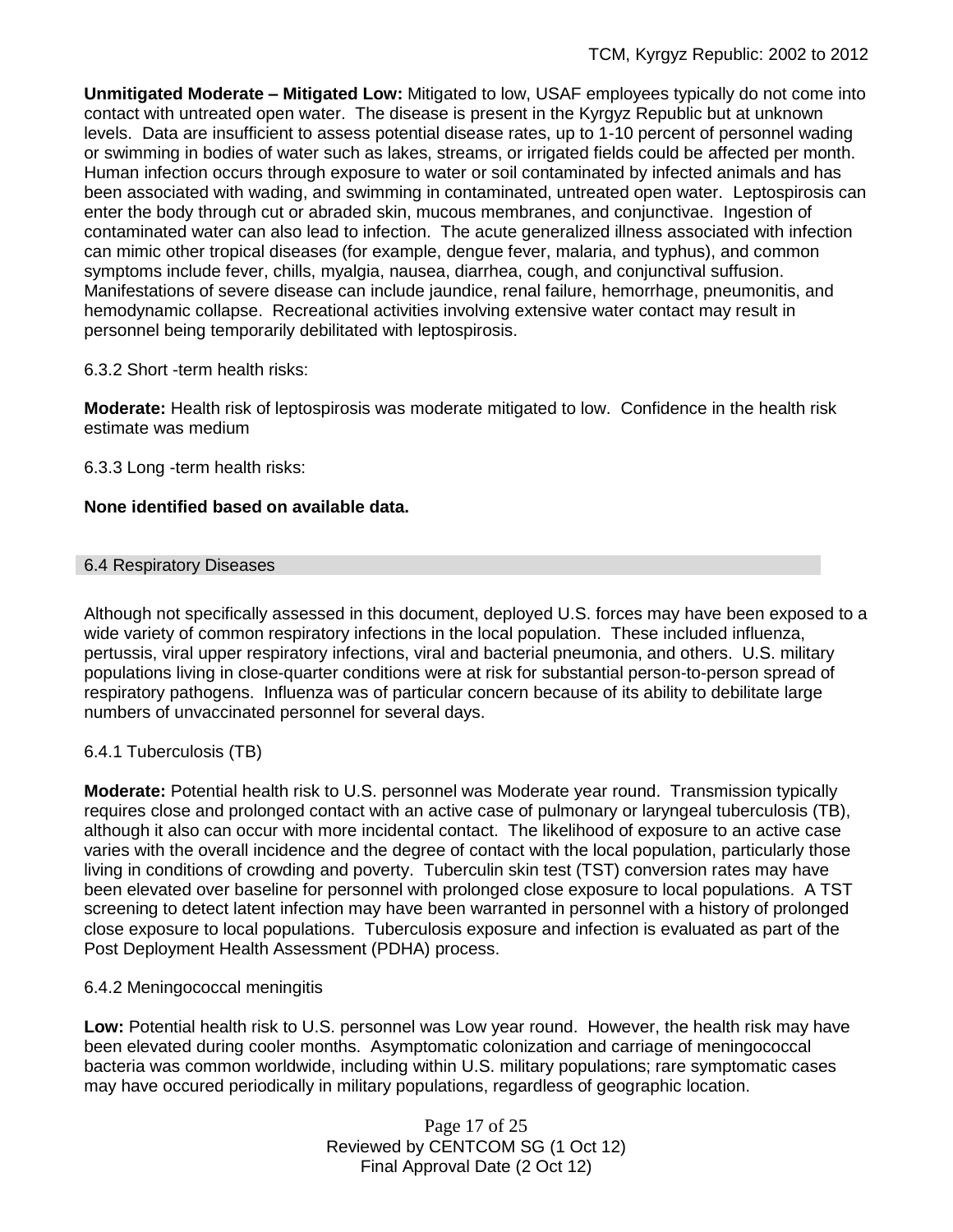Meningococcal meningitis is potentially a very severe disease typically requiring intensive care; fatalities may occur in 5-15% of cases.

6.4.3 Short-term health risks:

**Moderate** (tuberculosis) to **Low** (for meningococcal meningitis). Confidence in the health risk estimate was Medium

6.4.4 Long-term health risks:

**Low**: Long-term risk to tuberculosis was low. Confidence in the health risk estimate is Medium.

## 6.5 Animal-Contact Diseases

## 6.5.1 Rabies

**Moderate:** Potential health risk to U.S. personnel was Moderate year round. Rabies is transmitted by exposure to virus-laden saliva of an infected animal, typically through bites. Prevalence in feral and wildlife populations was well above U.S. levels due to the lack of organized control programs. Personnel bitten by potentially infected reservoir species may have developed rabies in the absence of appropriate prophylaxis. The circumstances of the bite should have been considered in evaluating individual health risk; in addition to dogs and cats, bats or wild carnivores should also have been regarded as rabid unless proven otherwise. General Order 1B mitigated rabies risk by prohibiting contact with or adoption or feeding of feral animals. Very severe illness with near 100% fatality rate could have occurred in the absence of post-exposure prophylaxis. Typically the time period from exposure to the onset of symptoms is  $2 - 12$  weeks, but can rarely take several years.

## 6.5.2 Anthrax

**Low:** Potential health risk to U.S. personnel was Low year round. Anthrax is a naturally occurring infection of livestock and wild herbivores with a worldwide distribution. Rare cases (less than 0.1% per month attack rate) could have occurred among personnel with occupational-type exposure to livestock or wild herbivores, hides, wool products from these species, as well as handling or consumption of undercooked meat. In the absence of such exposures, the health risk was essentially zero. Inhalation cases raise the possibility of weaponized agent. Cutaneous and gastrointestinal anthrax are the most common forms of naturally occurring anthrax. The health risk of naturally acquired inhalation (pulmonary) anthrax is remote. Cutaneous anthrax typically requires 1 to 7 days of supportive care with subsequent return to duty; gastrointestinal anthrax typically requires hospitalization, and has a high fatality rate if untreated. Inhalation anthrax is very severe, often requiring intensive care; fatalities may occur even in treated cases.

## 6.5.3 Q-Fever

**Moderate:** Potential health risk to U.S. personnel was Moderate year round. Rare cases were possible among personnel exposed to aerosols from infected animals, with clusters of cases possible in some situations. Significant outbreaks (affecting 1-50%) could have occurred in personnel with heavy exposure to barnyards or other areas where animals are kept. Unpasteurized milk may also have transmitted infection. The primary route of exposure is respiratory, with an infectious dose as low as a single organism. Incidence could result in debilitating febrile illness, sometimes presenting as pneumonia, typically requiring 1 to 7 days of inpatient care followed by return to duty.

6.5.4 H5N1 avian influenza

Page 18 of 25 Reviewed by CENTCOM SG (1 Oct 12) Final Approval Date (2 Oct 12)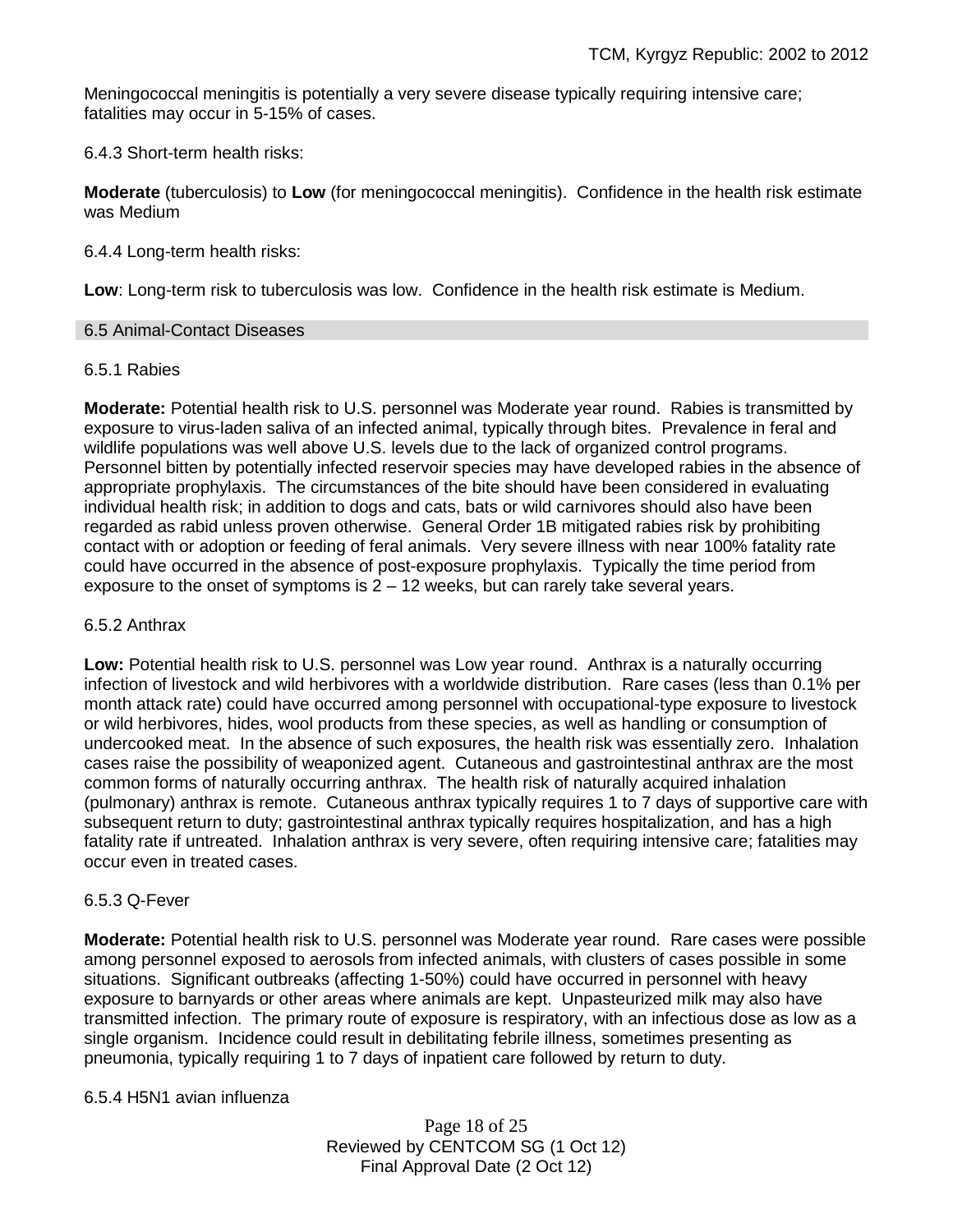**Low:** Potential health risk to U.S. personnel was Low. Although H5N1 avian influenza (AI) is easily transmitted among birds, bird-to-human transmission is extremely inefficient. Human infections have occurred on a very rare basis and have been associated with activities involving close, direct contact with infected poultry, such as plucking, slaughter, or other handling. There is no health risk from consumption of properly cooked poultry products. Human-to-human transmission appears to be exceedingly rare, even among relatively close contacts. Extremely rare cases (less than 0.01% per month attack rate) could have occurred. Incidence could have resulted in very severe illness with fatality rate higher than 50 percent in symptomatic cases.

6.5.5 Short-term health risks:

**Variable (Low to Moderate):** Low short-term health risk for H5N1 avian influenza, and anthrax due to rare occurrence to Moderate for rabies, and Q-fever. Confidence in the health risk estimate was High.

6.5.6 Long-term health risks:

**Low:** The long term risk for rabies was Low.

## 6.6 Aerosolized Dust or Soil Contact Disease

6.6.1 Hantavirus hemorrhagic fever with renal syndrome (HFRS)

**Moderate:** Hantaviruses are carried and transmitted by rodents. People can become infected with these viruses and develop HFRS after exposure to aerosolized urine, droppings, or saliva of infected rodents or after exposure to dust from their nests. Transmission may also occur when infected urine or these other materials are directly introduced into broken skin or onto the mucous membranes of the eyes, nose, or mouth. In addition, individuals who work with live rodents can be exposed to hantaviruses through rodent bites from infected animals. Transmission from one human to another may occur, but is extremely rare.

6.6.2 Short term health risks

**Moderate:** Moderate short-term risk due to rare occurrence.Confidence in risk estimate is medium.

6.6.3 Long-term health risks**:** 

None identified based on available data.

# 7 Venomous Animal/Insect

All information was taken directly from the Clinical Toxinology Resources web site (C from the University of Adelaide, Australia and from the Armed Forces Pest Management Board Living Hazards Database (http://www.afpmb.org/content/living-hazards-database). The species listed below have home ranges that overlap the location of Kyrgyz Republic and may have presented a health risk if they were encountered by personnel. Personnel at TCM experience minimal sightings or contact. See Section 10.4 for more information about pesticides and pest control measures.

7.1 Spiders

 Latrodectus dahlia (widow spider): Severe envenoming possible, potentially lethal. However, venom effects are mostly minor and even significant envenoming is unlikely to be lethal.

> Page 19 of 25 Reviewed by CENTCOM SG (1 Oct 12) Final Approval Date (2 Oct 12)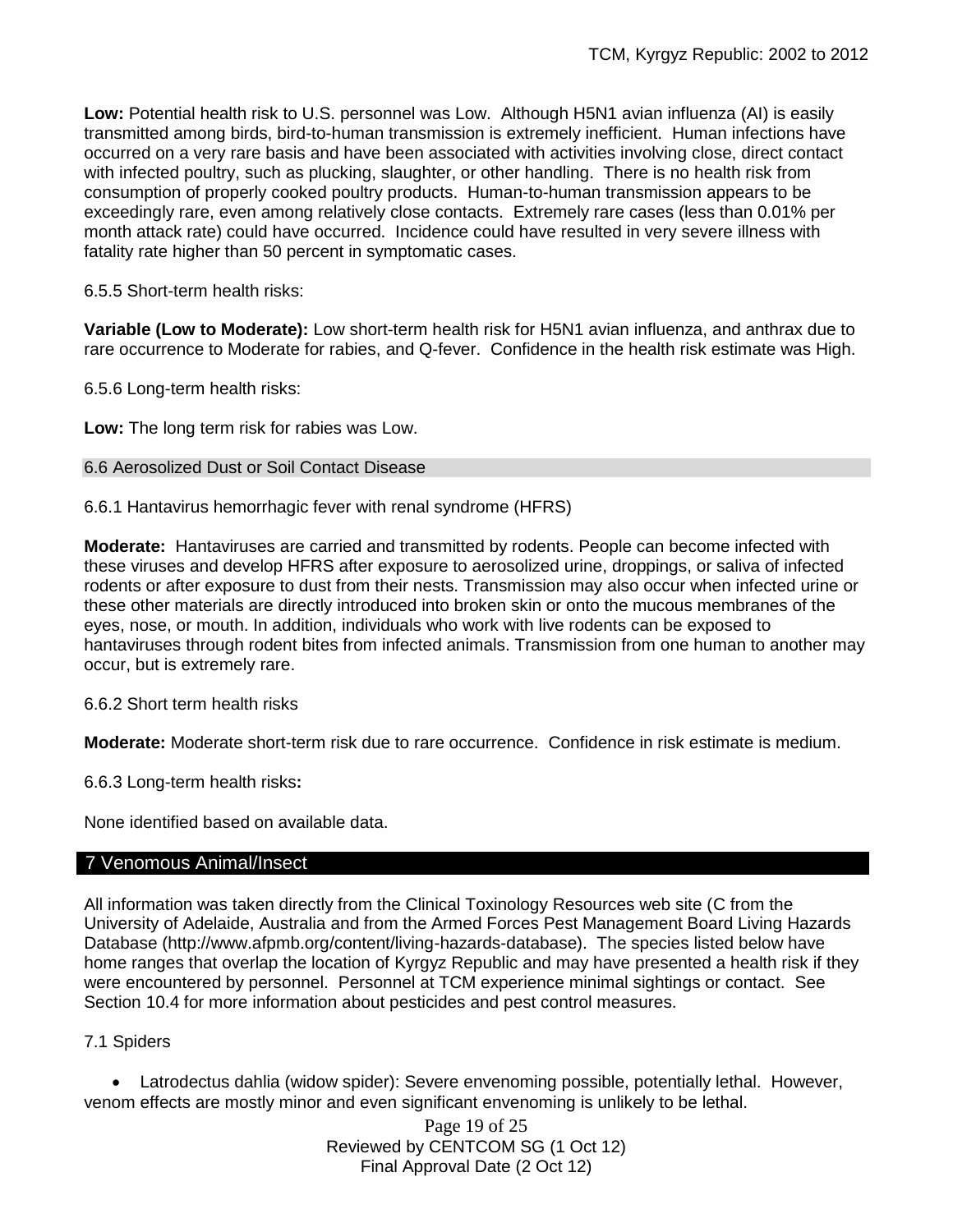# 7.2 Scorpions

 Mesobuthus caucasicus, Mesobuthus eupeus: There are a number of dangerous Buthid scorpions, but also others known to cause minimal effects only. Without clinical data it is unclear where this species fits within that spectrum.

# 7.3 Snakes

 Gloydius halys (Haly's Pit Viper), Gloydius intermedius (Central Asian Pit Viper): Severe envenoming possible, potentially lethal. Bites may cause moderate to severe coagulopathy and haemorrhagins causing extensive bleeding.

 Vipera renardi (Tien Shan Moutain Meadow Viper), Vipera Ursinii (Orsini's Viper): Severe envenoming possible, potentially lethal. Bites may cause mild to severe local effects, shock & coagulopathy.

 Naja oxiana (Central Asian Cobra): Severe envenoming possible, potentially lethal. Bites can cause systemic effects, principally flaccid paralysis.

# 7.4 Short-term health risk:

**Low to High:** If encountered, effects of venom varied with species from mild localized swelling (e.g. widow spider) to potentially lethal effects (e.g. Haly's Pit Viper). See effects of venom above. Confidence in the health risk estimate was low (TG 230 Table 3-6).

7.5 Long-term health risk:

None identified.

# 8 Heat/Cold Stress

TCM is situated approximately 700-900 meters above sea level in the northern region of Kyrgyzstan, Southwestern Asia, approximately 25 miles northwest of the capital city of Bishkek. The terrain surrounding TCM is generally mountainous with sparse farmlands. Bishkek has a continental climate with dry hot summers.

# 8.1 Heat

Average daily peak temperature during the summer months (June – September) is 92°F with an average monthly peak temperature of above 80°F. The health risk of heat stress/injury based on temperatures alone is Low (< 78 °F) from October – April, Moderate (78-81.9°F) in May and September, High (82-87.9°F) in June and extremely high (≥ 88°F) from July-August. However, work intensity and clothing/equipment worn pose greater health risk of heat stress/injury than environmental factors alone (Goldman, 2001).

Personnel are educated on dangers of heat stress, water intake and work/rest cycles. Wet Bulb Globe Temperatures recorded over the summer were moderate.

# 8.1.1 Short-term health risk:

**Low to High:** High health risk of heat injury in unacclimatized personnel from June to August, and Low

Page 20 of 25 Reviewed by CENTCOM SG (1 Oct 12) Final Approval Date (2 Oct 12)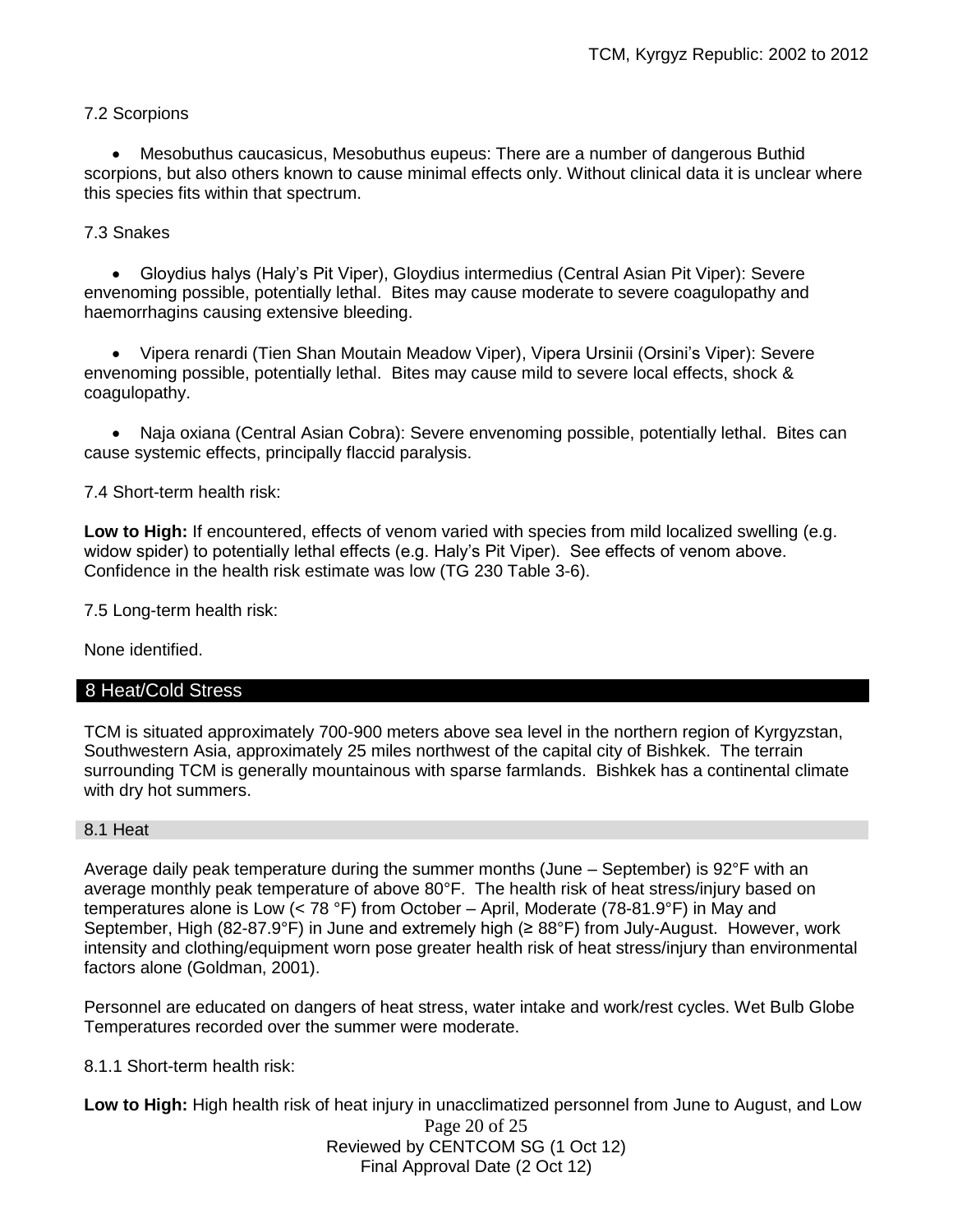from September to May. The risk of heat injury was reduced through preventive measures. Because the occurrence of heat stress/injury is strongly dependent on operational factors (work intensity and clothing), confidence in the health risk estimate was low (TG 230, Table 3-6).

8.1.2 Long-term health risk:

**Low:** Long-term health implications from heat injuries are rare but can occur, especially from more serious injuries such as heat stroke. However, the health risk may be greater to certain susceptible persons–those older (i.e., greater than 45 years), in lesser physical shape, or with underlying medical/health conditions. The long-term health risk was Low; confidence in the health risk estimates was medium (TG 230, Table 3-6).

## 8.2 Cold

Even on warm days there can be a significant drop in temperature after sunset by as much as 40 °F. There is a risk of cold stress/injury when temperatures fall below 60 °F, which can occur from October – April. The health risk assessment for non-freezing cold injuries (chilblain, trench foot, and hypothermia) is Low based on historical temperature and precipitation data. Frostbite is unlikely to occur because temperatures rarely drop below freezing. However, personnel may encounter significantly lower temperatures during field operations at higher altitudes. As with heat stress/injuries, cold stress/injuries are largely dependent on operational and individual factors instead of environmental factors alone. With protective measures in place the health risk assessment is low for cold stress/injury; confidence in the health risk estimate is medium.

8.2.1 Short-term health risks:

**Low:** The health risk of cold injury is Low. Confidence in the health risk estimate is medium.

8.2.2 Long-term health risk:

**Low:** The health risk of cold injury is Low. Confidence in the health risk estimate is high

# **9 Noise**

9.1 Continuous

Preventive Medicine Base Camp Assessments at TCM indicate the potential for hazardous noise exposure when working on or near the flightline and/or industrial shops. Individual workplace noise measurements can be found in DOEHRS. Appropriate hearing protection is provided for all individuals in shops which generate or are exposed to hazardous noise.

9.1.1 Short-term health risks:

**Low:** Short-term risk of noise injury with appropriate hearing protection use is Low. Confidence in the health risk assessment is medium (TG 230, Table 3-6).

9.1.2 Long-term health risks:

**Low-Moderate**: Long-term risk of noise injury with appropriate hearing protection use is Low to Moderate. Confidence in the health risk assessment is medium (TG 230, Table 3-6).

9.2 Impulse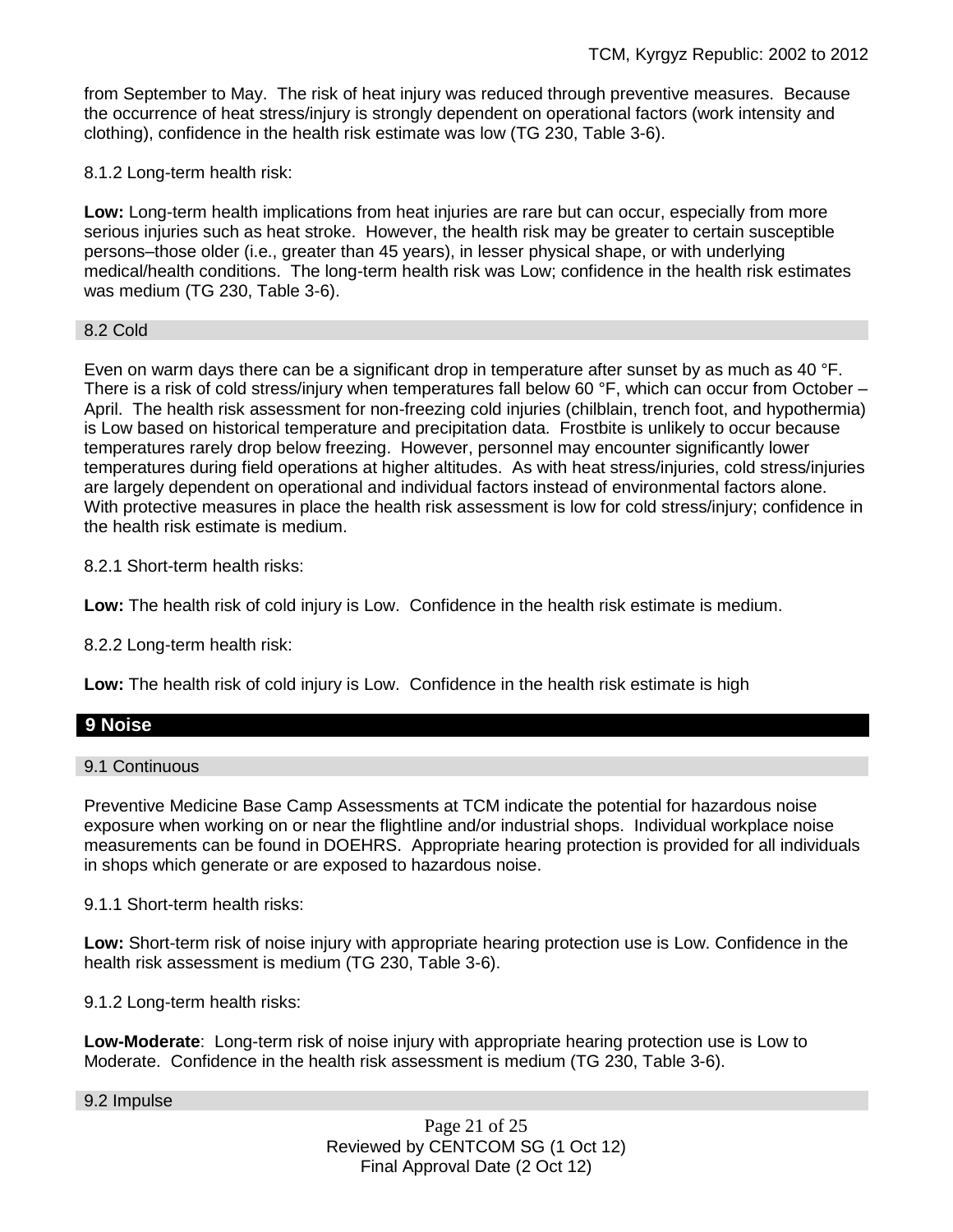Some potential for impulse noise may occur from individual workplace equipment. Impulse noisegenerating equipment is evaluated during routine workplace surveillance and hearing protection devices are being used when required. Individual workplace noise measurements can be found in DOEHRS.

9.2.1 Short-term health risks:

**Low:** Short-term health risk of noise injury with appropriate hearing protection use is Low. Confidence in the health risk assessment is medium (TG 230, Table 3-6).

9.2.2 Long-term health risks:

**Low-Moderate**: Long-term risk of noise injury with appropriate hearing protection use is Low to Moderate. Confidence in the health risk assessment is medium (TG 230, Table 3-6).

# **10 Unique Incidents/Concerns**

## 10.1 Potential environmental contamination sources

DoD personnel are exposed to various chemical, physical, ergonomic, and biological hazards in the course of performing their mission. These types of hazards depend on the mission of the unit and the operations and tasks which the personnel are required to perform to complete their mission. The health risk associated with these hazards depends on a number of elements including what materials are used, how long the exposure last, what is done to the material, the environment where the task or operation is performed, and what controls are used. The hazards can include exposures to heavy metal particulates (e.g. lead, cadmium, manganese, chromium, and iron oxide), solvents, fuels, oils, and gases (e.g. carbon monoxide, carbon dioxide, oxides of nitrogen, and oxides of sulfur). Most of these exposures occur when performing maintenance task such as painting, grinding, welding, engine repair, or movement through contaminated areas. Exposures to these occupational hazards can occur through inhalation (air), skin contact, or ingestion; however exposures through air are generally associated with the highest health risk.

## 10.2 Waste Sites/Waste Disposal

Regulated hazardous medical waste (red-bagged) is being collected and incinerated on site. The medical incinerator is operated and maintained by contractors. Solid waste is primarily being disposed of through a host nation contractor. Currently, proper handling, storage, and disposal of industrial waste generated on base are coordinated at the unit level with long term storage at the hazardous material/waste storage site. No obvious signs of major spills or tank leakage were noted. Chemical latrines are pumped out by trucks and waste is disposed off base. No specific health risks associated with these waste management operations have been identified.

## 10.3 Fuel/petroleum products/industrial chemical spills:

No significant incidents have occurred at TCM regarding fuel, petroleum or industrial chemical spills.

## 10.4 Pesticides/Pest Control:

There is a contracted pesticide operation on TCM. Pesticide use in this location is minimal and limited to traps and sprays for common pests. There are no ground requirements for use of herbicides/pesticides.

Page 22 of 25 Reviewed by CENTCOM SG (1 Oct 12) Final Approval Date (2 Oct 12)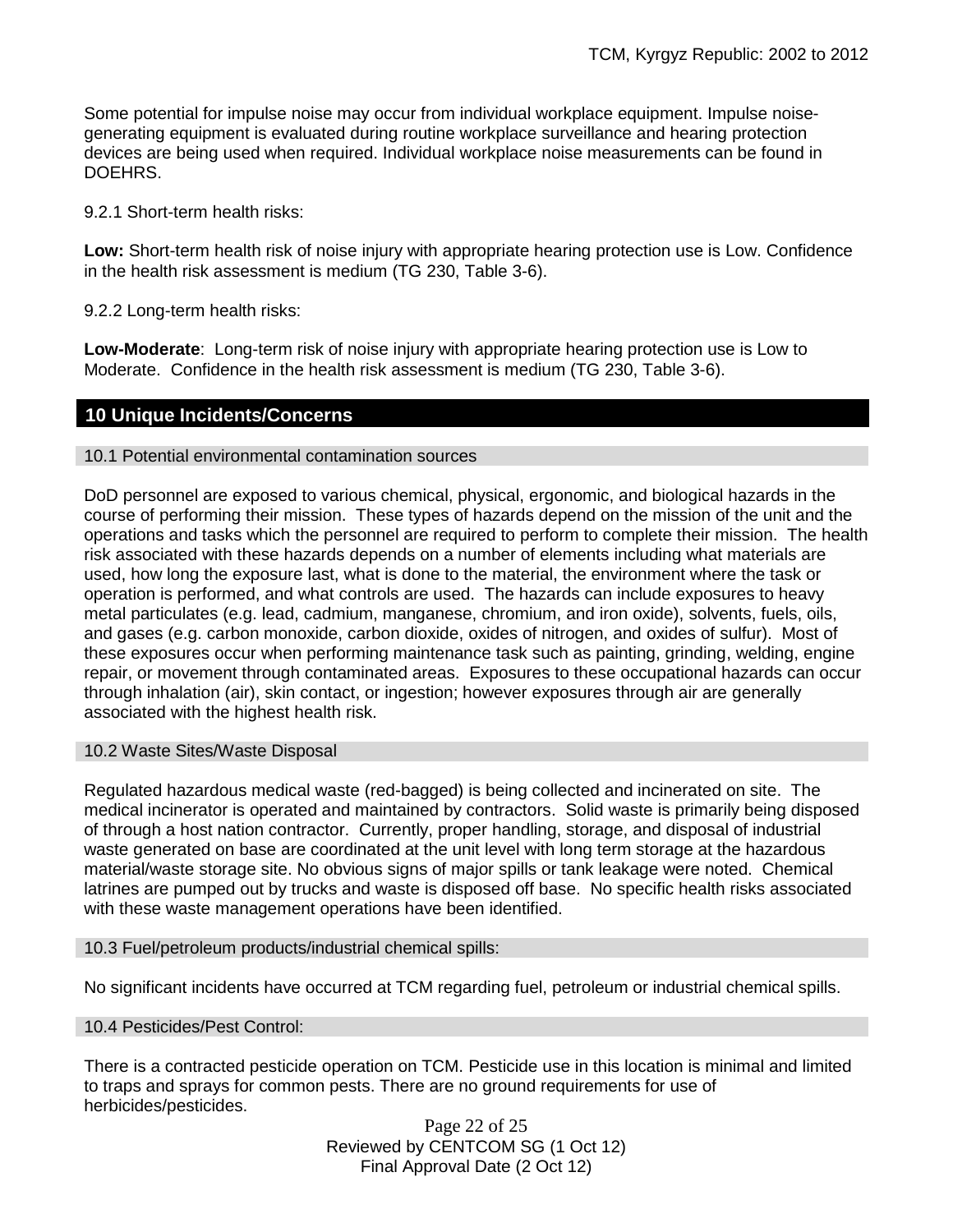10.4.1 Short-term and Long-term health risks

**Low:** Short-term and long term health risk is Low. Confidence in the health risk assessment is medium (TG 230 Table 3-6).

> Page 23 of 25 Reviewed by CENTCOM SG (1 Oct 12) Final Approval Date (2 Oct 12)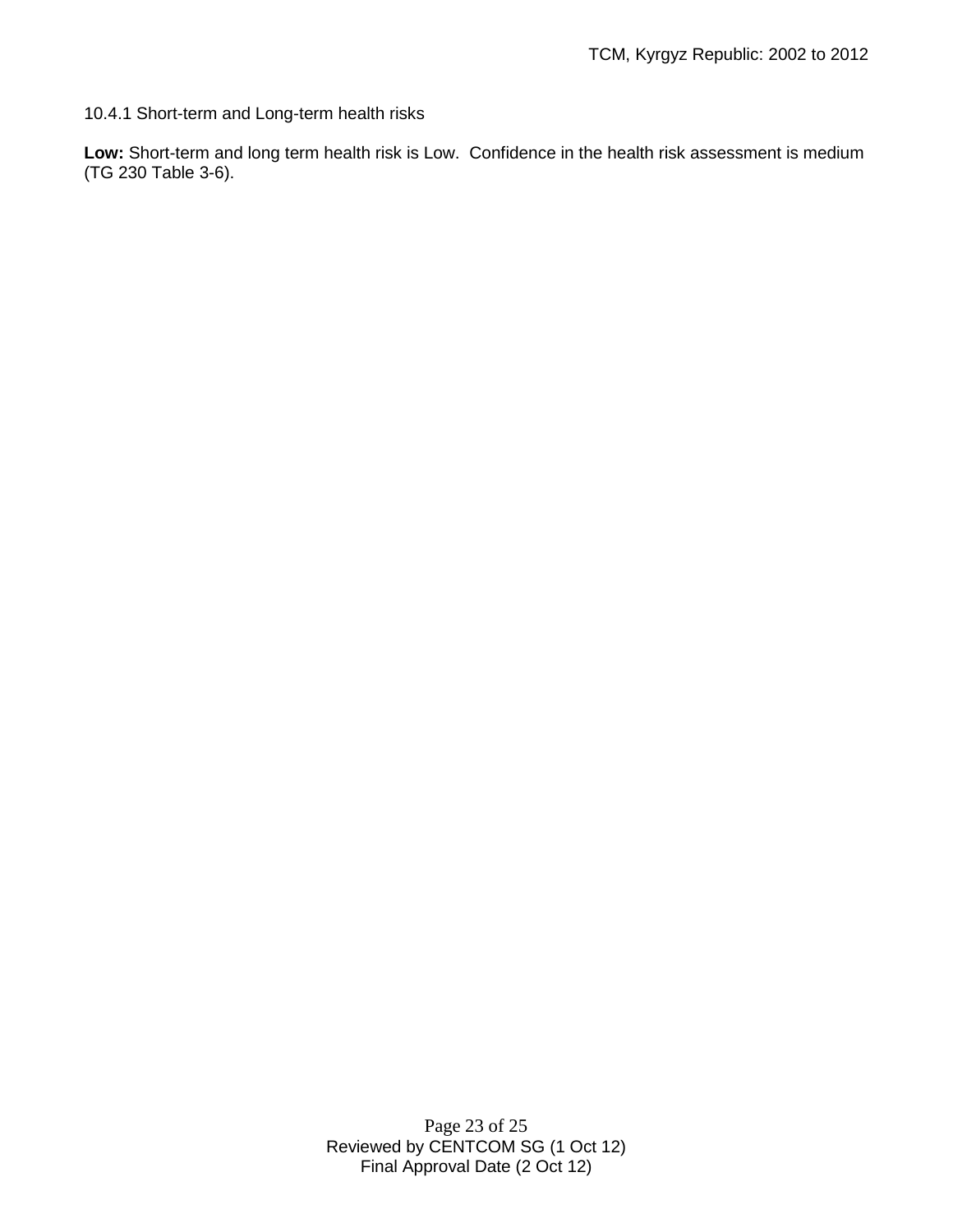# **11 References<sup>2</sup>**

- 1. Armed Forces Pest Management Board Living Hazards Database: <http://www.afpmb.org/content/living-hazards-database>
- 2. Casarett and Doull's Toxicology: the Basic Science of Exposures, Chapter 2- Principles of Toxicology; Fifth Edition, McGraw Hill, New York.
- 3. Clinical Toxinology Resources: [http://www.toxinology.com/.](http://www.toxinology.com/) University of Adelaide, Australia.
- 4. Defense Occupational and Environmental Health Readiness System (referred to as the DOEHRS-EH database) at https://doehrs-ih.csd.disa.mil/Doehrs/.
- 5. Department of Defense (DoD) Instruction 6490.03, Deployment Health, 2006.
- 6. DoDI 6055.05, Occupational and Environmental Health, 2008.
- 7. DoD MESL Data Portal: [https://mesl.apgea.army.mil/mesl/.](https://mesl.apgea.army.mil/mesl/) Some of the data and reports used may be classified or otherwise have some restricted distribution.
- 8. Goldman RF. 2001. Introduction to heat-related problems in military operations. In: Textbook of military medicine: medical aspects of harsh environments Vol. 1, Pandolf KB, and Burr RE (Eds.), Office of the Surgeon General, Department of the Army, Washington DC.
- 9. Joint Staff Memorandum (MCM) 0028-07, Procedures for Deployment Health Surveillance, 2007.
- 10. Modification 11 to United States Central Command Individual Protection and Individual, Unit Deployment Policy, 2 December 2011.
- 11. National Center for Medical Intelligence (NCMI): [https://www.intelink.gov/ncmi/index.php.](https://www.intelink.gov/ncmi/index.php)
- 12. Occupational and Environmental Health Site Assessment (OEHSA), Transit Center at Manas, Updated July/August 2012.
- 13. Technical Bulletin, Sanitary Control and Surveillance of Field Water Supplies, 2010. (AFMAN 48- 138/TB MED 577/NAVMED P-510-10)
- 14. USA PHC TG230, June 2010 Revision.

 $\overline{a}$ 

15. USACHPPM 2008 Particulate Matter Factsheet; 64-009-0708, 2008.

Page 24 of 25 Reviewed by CENTCOM SG (1 Oct 12) Final Approval Date (2 Oct 12)

 $2$  NOTE. The data is currently assessed using the 2010 TG230. The general method involves an initial review of the data which eliminates all chemical substances not detected above 1-yr negligible MEGs. Those substances screened out are not considered acute or chronic health hazards so are not assessed further. For remaining substances, acute and chronic health effects are evaluated separately for air, water (soil is only evaluated for long term risk). This is performed by deriving separate short-term and long term population exposure level and estimates (referred to as population exposure point concentrations (PEPC)) that are compared to MEGs derived for similar exposure durations. If less than or equal to negligible MEG the risk is Low. If levels are higher than negligible then there is a chemical-specific toxicity and exposure evaluation by appropriate SMEs, which includes comparison to any available marginal, critical or catastrophic MEGs. For drinking water 15 L/day MEGs are used for the screening while site specific 5-15 L/day are used for more detailed assessment. For nondrinking water (such as that used for personal hygiene or cooking) the 'consumption rate' is limited to 2 L/day (similar to the EPA) which is derived by multiplying the 5 L/day MEG by a factor of 2.5. This value is used to conservatively assess non drinking uses of water.